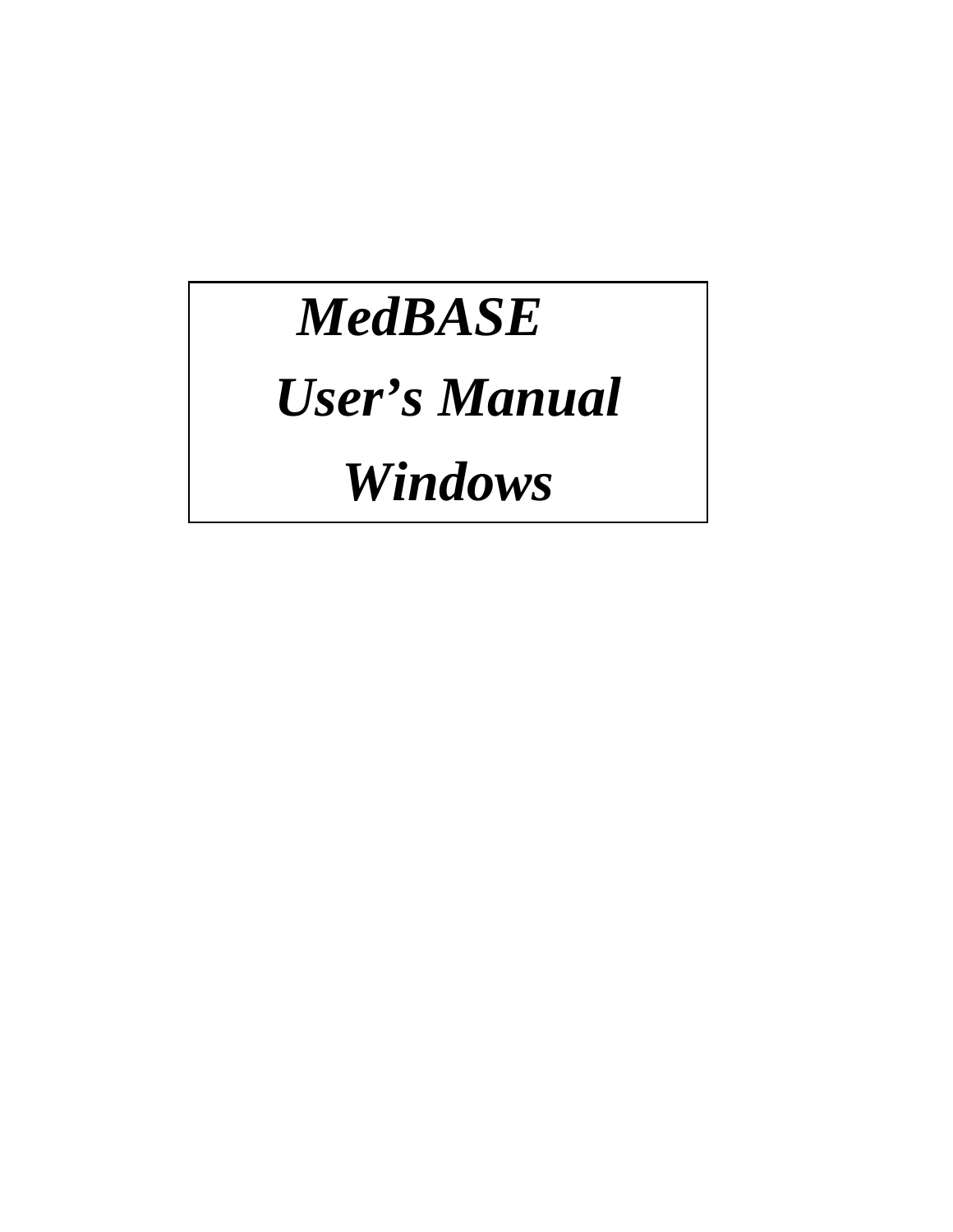# **Table of Contents:**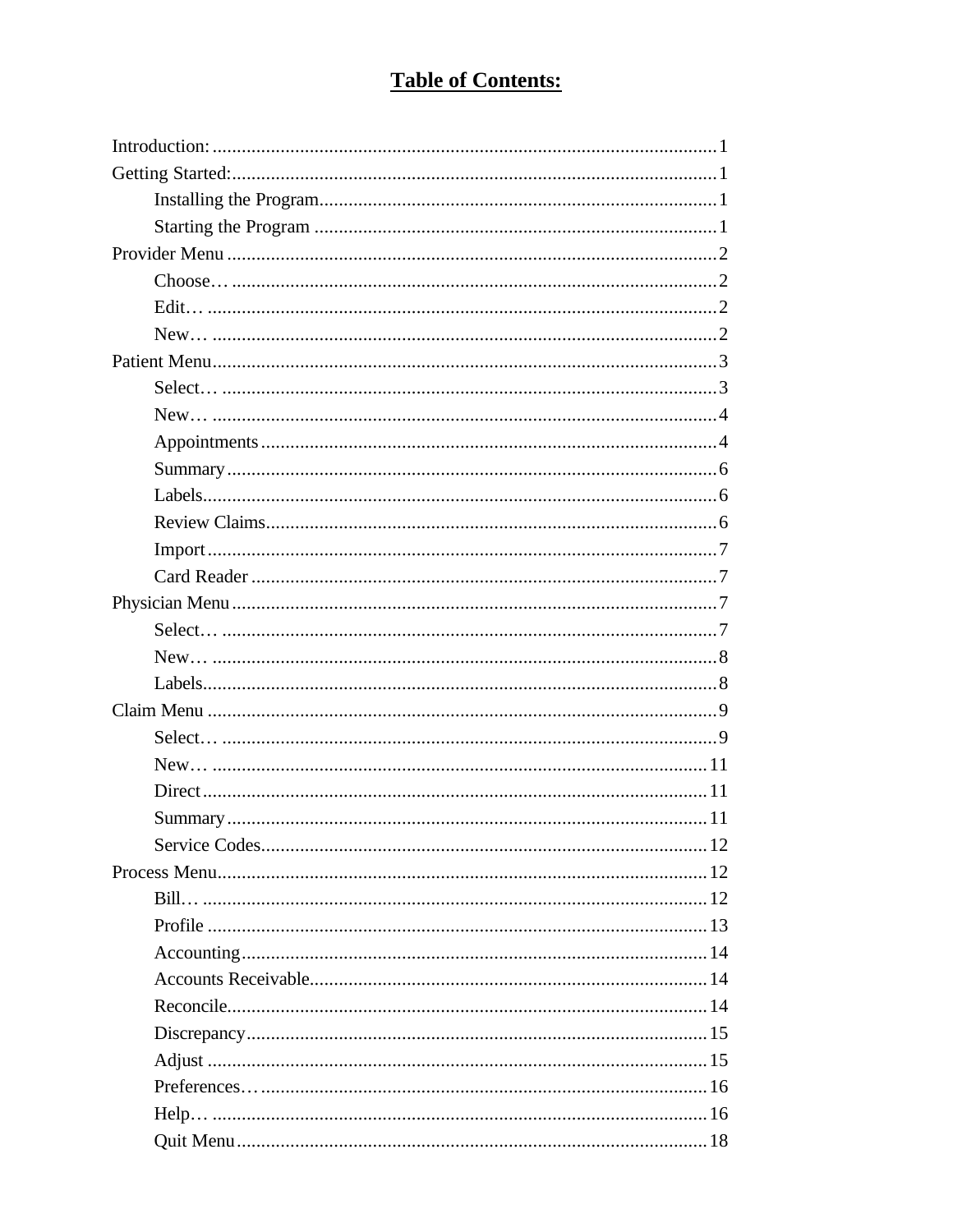# **Table of Contents:**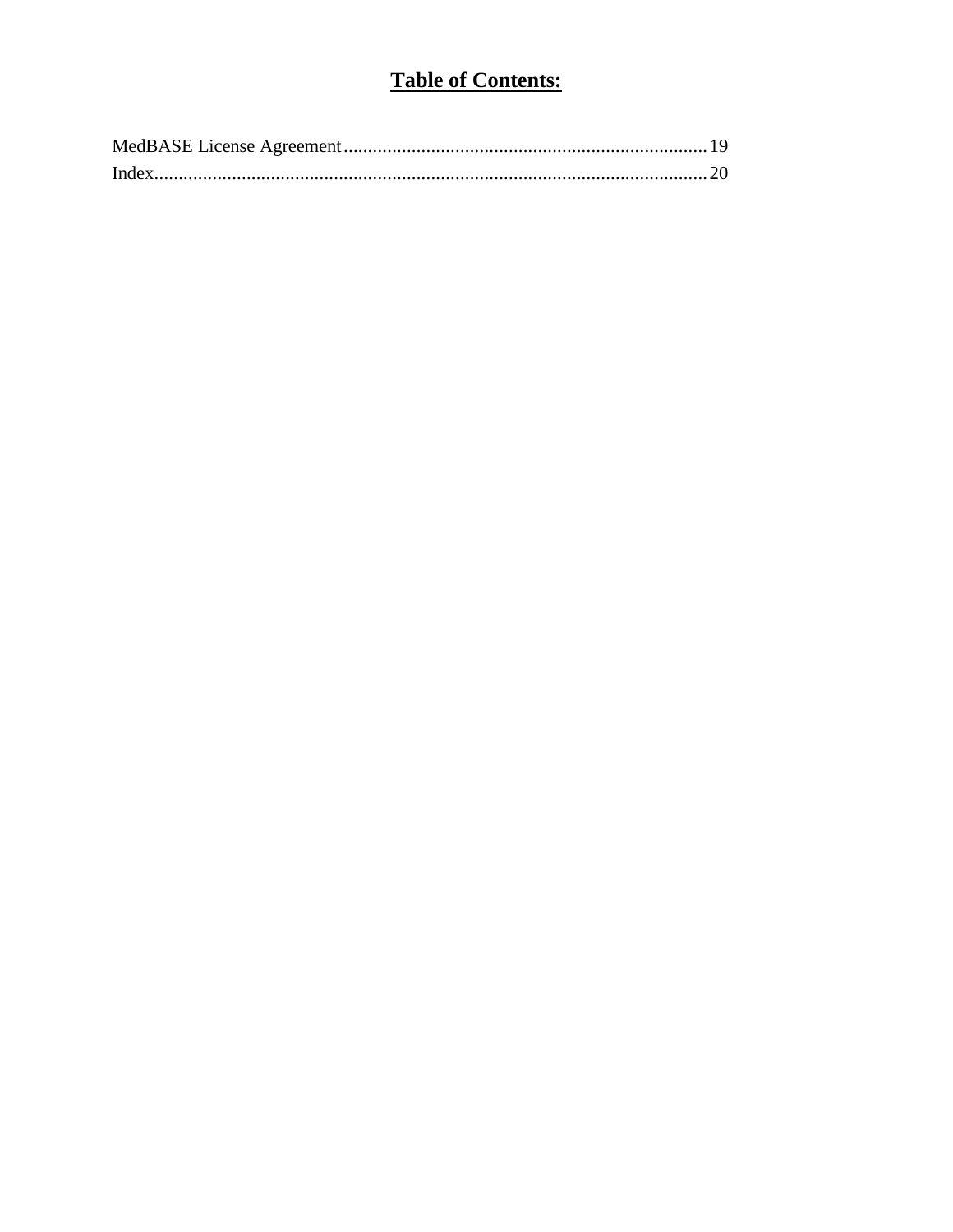# **Introduction:**

MedBASE is a versatile and powerful billing and office management database system designed for the Apple Macintosh and IBM-compatible PC's. The MedBASE program makes full use of many of the intuitive tools characteristic of mouse-based systems with the aim of providing a user-friendly environment for the operator. In the PC-based program, a mouse is preferred but not mandatory. A minimum of operator training is necessary for using the application, and the layout is designed to maximize efficiency and minimize operator error.

This manual is intended for those using the MedBASE PC application. The manual assumes that you are familiar with basic MS-DOS/Windows operating system commands and are acquainted with the use of the mouse and menu-driven commands. For new users unfamiliar with this environment, we recommend reviewing your MS-DOS User's Manual. Proper operation of the program requires that MedBASE be properly installed as described below. The application is compatible with Systems using MS-DOS 3.2 or higher or MS-Windows 3.1 or higher.

Because of the potential memory demands of a large database system, we recommend at least 1 MBytes of RAM with MS-DOS and preferably 4 MBytes of RAM with Windows. A hard disk with a capacity of at least 20 MBytes is recommended. MedBASE is compatible with all IBM Compatible computers from the XT to the newer 486 systems.

# **Getting Started: Installing the Program:**

With Windows simply run the program SETUP.EXE on the first MedBASE Program disk and follow the on screen instructions.

To install MedBASE DOS, insert the diskette entitled "MedBASE Program" into the floppy disk drive. (Note: this installation procedure assumes that you wish to install the program on the C: harddrive. Contact MedBASE Software for specific installation instruction if you wish to use any other drive). Make the floppy disk drive the current drive by typing **A: <Enter>** or **B:<Enter>** depending on the drive into which you have inserted the "MedBASE Program" disk. Then simply type **Install <Enter>**.

The program will begin installing itself. When the installation is complete remove the "MedBASE Program Disk" and reboot your computer by turning it off and then restarting it. Your MedBASE program is now installed.

# **Starting the Program:**

In MedBASE Windows simply double click on the MedBASE Windows icon.

With MS-DOS MedBASE is accessed by simply typing "MedBASE" at the **C:\>** prompt. If no providers (billing physicians), have been entered in the billing system, the user will be asked to enter the new Provider Information as described on Pages 2. After entering the Provider Information or with subsequent program use when only one provider is in the system, this provider will be selected automatically. If more than one provider is present, the Provider Browse Window will appear as shown below. This displays a listing of each of the providers in the system. Select the desired provider

| Select Physician and Clos <u>e Window</u> |                       |                                  |
|-------------------------------------------|-----------------------|----------------------------------|
| Surname                                   | First name Provider # |                                  |
| ALLISON<br><b>JONES</b>                   | JAMES<br>DOUGLAS      | 0000-100008-13<br>0000-224840-60 |

and then close the window by clicking in the close box in the top left corner or pressing the **F7** key. If the password is active for the selected provider, a window will appear prompting you for the password. Enter the password and click **<F7-OK>**. If the password is inactivated, these steps are bypassed.

|                   | Enter Password for Provider: |               |
|-------------------|------------------------------|---------------|
| DR. JAMES ALLISON |                              |               |
| Passuond:         |                              |               |
|                   |                              | $<$ F7-0K $>$ |

When a provider has been selected, only the active claims under him/her can be accessed. Similarly, only the patient appointments, claim reviews, claim summaries, summaries of accounts receivable, daily summaries and accounting summaries related to that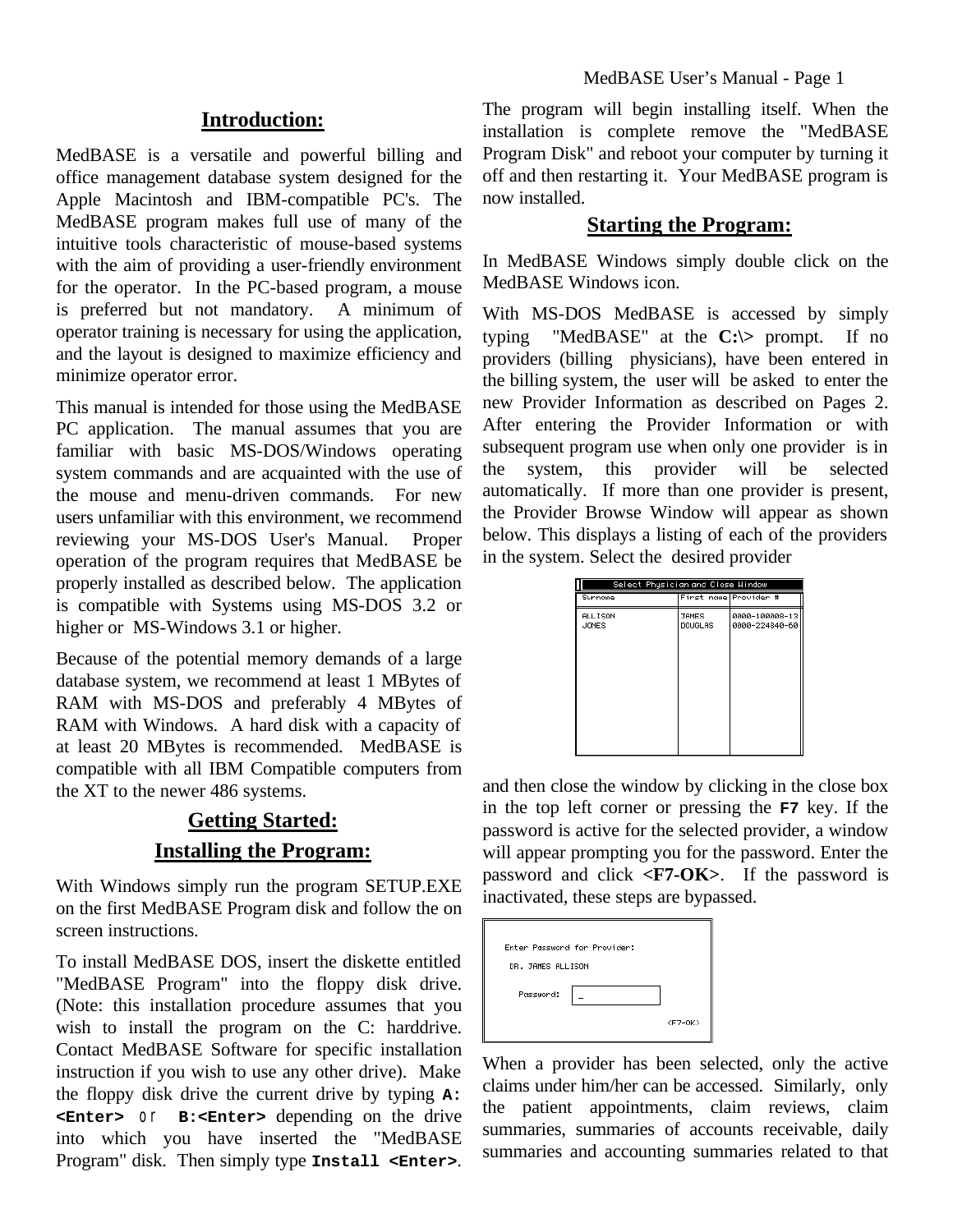provider are accessible. The active provider is displayed at the bottom of the screen in the status bar as shown below.



# **Choose**

The **Choose** option allows you to change the active or 'Current Provider'. Upon selecting **Choose**, the Provider Browse Window will again appear, similar to Startup. The desired provider can then be selected and the window closed. If the password is enabled, the operator will be prompted with the Password Window. After choosing the new provider, the status bar will be updated at the bottom of the screen.

# **Edit**

The **Edit** option allows you to enter or change the information associated with each provider. If the password is active, the password window will appear before editing is allowed. The Provider Information screen contains several fields as shown at the top of the next column. Fields marked with a \* must be entered before any billing can be done for that provider. Fields marked with a † cannot be edited, once saved. In MedBASE, type is automatically converted to UPPER CASE (Exception - **Title**, see below).



|                          | :Provider Information=                                                          |
|--------------------------|---------------------------------------------------------------------------------|
| Surname:                 | <b>ALLISON</b>                                                                  |
| First Name:              | <b>JAMES</b>                                                                    |
| Title:                   | MD, FRCP(C)                                                                     |
| Address:                 | 24 CRESCENT RD., SUITE 3<br>TORONTO, ONTARIO                                    |
| Postal Code:             | M3E4R4                                                                          |
| Pay Type:                | (*) Pay Provider<br>( ) Pay Subscriber                                          |
| Group No:<br>BIlling No: | н<br>District Code:<br>0000<br>100008<br>13<br>Specialty No:                    |
|                          | <f9-change password=""> <f4-delete> <f7-done></f7-done></f4-delete></f9-change> |

**\* Surname**:

**\* First Name**:

**Title**: Needed for direct billing letters. Upper or lower case allowed (ie - for BSc, PhD, etc.)

**Address**: Needed for printing claim cards.

**Postal Code**: Format "ANANAN".

**\*† Group No**.: Enter the provider's 4 digit group number or "0000".

**\*† Billing No**.: Enter the provider's 6 digit billing number. If an incorrect billing number is entered, a message "Invalid Input" will appear.

**\* District Code**: Enter the District Code for the provider as outlined by OHIP.

**\*† Specialty Code**: Enter either the specialty code (2 digit number) or for general practitioners, enter "00".

# **<F9-Change Password>**

If you click on the **<F9-Change Password>** button, the password edit screen will appear displaying the current password. You may edit the password by typing in the password edit boxes. The password may be any combination of 6 alphanumeric characters. The password may be enabled or disabled using the "**Disable Password"** check box.

# **Important** - **remember your password!**

If password is enabled you must know the current password before selecting a given provider or editing provider information.



# **<F4-Delete>**

Only providers without existing claims can be deleted. Clicking on the **<F4-Delete>** button prompts the program to search the database for existing claims for this provider. If any are found, a warning message will appear "Cannot delete provider due to existing claims". If there are no existing claims, a message will appear asking to confirm if you wish to delete the provider. Click **<Yes>** to delete the provider or **<No>** to cancel.

```
<F7-Done>
```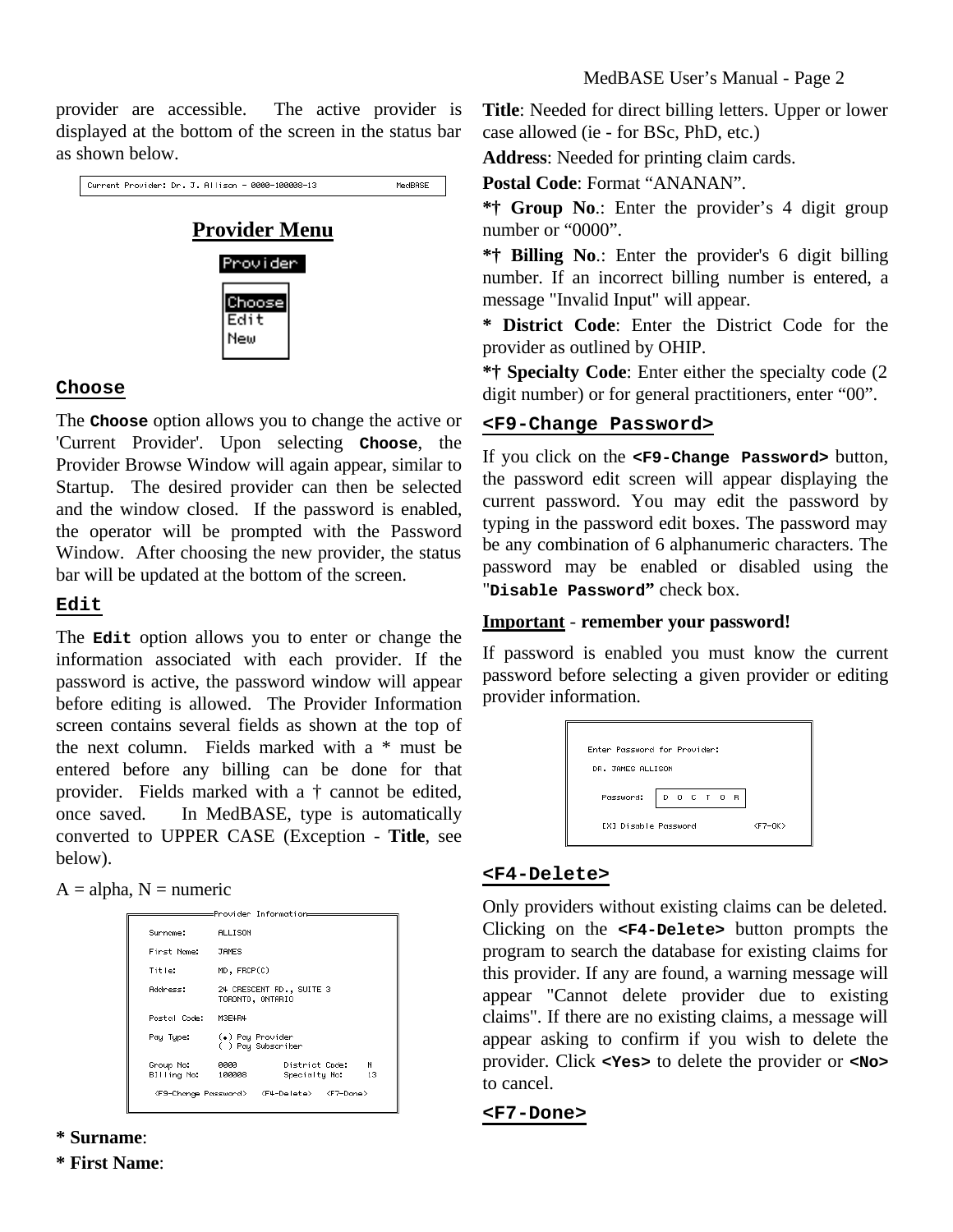Click the **<F7-Done>** button to leave the Provider Information screen. Any changes will be saved.

#### **New**

Select the **New** menu option from the provider menu to enter a new provider. A blank Provider Information screen will then appear. Refer to the **Edit** menu option on Page 2 for details regarding the Provider Information screen.



## **Select**

The **Select** menu option allows you to select a patient for editing of patient information. Upon selecting **Select**, the Patient Search… screen will appear as shown below.



By typing in either: (a) the Patient's **surname, first name** or any portion thereof, (b) the **Patient #**, or (c) the **10 Digit Health #**, the corresponding patient will be found almost immediately. If more than 1 patient matches the search criteria, as when a partial name is entered (eg - "FR"), then these patients will be displayed in a Patient Browse Window as shown below.

MedBASE User's Manual - Page 3

|                  | Select Patient and Close Window |      |                 |
|------------------|---------------------------------|------|-----------------|
|                  |                                 |      |                 |
| Surname          | First Name Patient # Health #   |      |                 |
| Cancel<br>GADSBY | UASIL                           |      | 1007 2124033313 |
| GAGNON           | MARY                            | 841  | 2408049076      |
| GATREY           | <b>BEATRICE</b>                 | 145  | 3359562570      |
| GALANIS          | DORIS                           | 4791 | 2218272611      |
| GALLAUGHER       | MARIA                           | 74   | 9417120533      |
| GALLEY           | MARJORIE                        | 4661 | 4461965610      |
| GARDINER         | SAMUEL                          |      | 548 2996062754  |
| GARDINER         | GEBALD                          |      | 473 1554281434  |
| GARRATT          | <b>TOHN</b>                     |      | 172 3679208631  |
| <b>GASTIS</b>    | <b>ARCHIBALD</b>                |      | 247 2682397035  |
| GATENBY          | ALEXANDRA                       | 77   | 6075033131      |
| <b>GEDDES</b>    | ALL AN                          | 457  | 9572916618      |
| GEORGE           | THOMAS                          | 129  | 3439584933      |
| GEORGE           | CECILIA                         |      | 450 7400433657  |

If the user leaves the Search Field blank and hits "return", then all patients in the database will be displayed in the Patient Browse Window. Clicking on the **<F6-New>** button will allow you to enter a new patient as described on Page 4. Clicking on **<F8- Cancel>** allows the user to exit without editing patient information. After selecting a patient, either through an exact match in the Patient Search routine or from the browse window, the Patient Information Screen will then appear, allowing you to edit patient information. This screen is shown below. Fields marked with an \* are required for OHIP claims.



**Patient :** Assigned by the program when a new patient is entered. It cannot be edited.

**\* Health :** Enter the patient's 10 digit Health Number. If an incorrect health number is entered, a message "Invalid Input" will appear. Correct the health number or leave it blank to continue.

**\* Version** : If applicable, enter the version number (1 or 2 alphabetic characters).

#### **Surname**:

## **Given Name**:

#### **Street Address**:

**City**: See Preferences section on Page 16 for information about setting default values for City.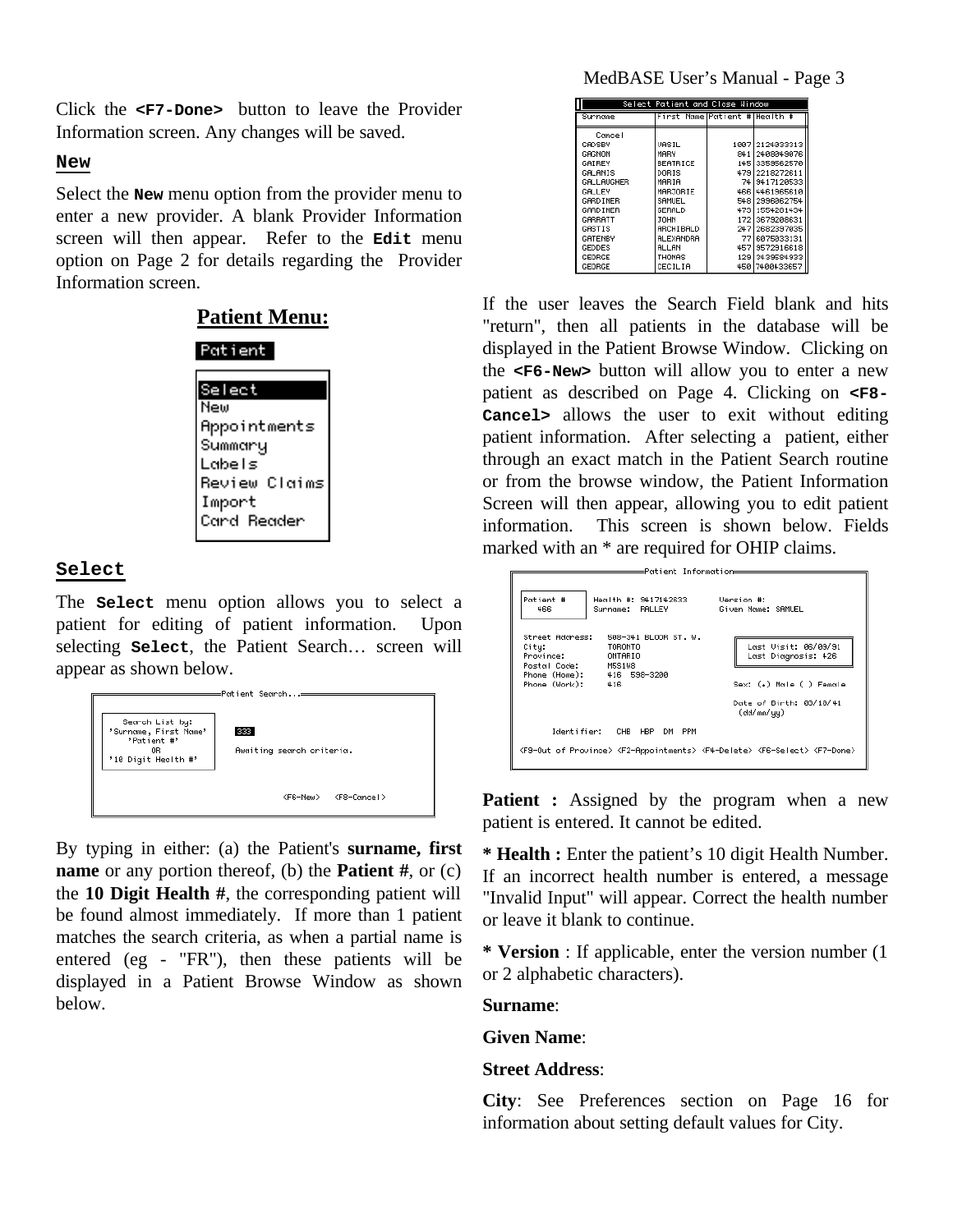**Province**: See Preferences section on Page 16 for information about setting default values for Province.

**Postal Code**: Format "ANANAN".

**Phone (Home)**: Enter the patient's area code and home phone number. See Preferences section on for information about setting default values for area code.

**Phone (Work)**: Enter the patient's area code and work phone number.

**Sex**: Choose male or female, by clicking the appropriate radio button. See Preferences section on for information about setting default values for patient sex.

**\* Date of Birth**: Enter the patients date of birth in the form dd / mm / yy.

: Optional field (40 alphanumeric characters) used for indexing patients (ie - by diagnosis or other variable). Used as a marker for patient summaries.

For newly entered patients or those without billed claims, the message 'No Claims Entered' will be present in the information box. Otherwise, the **Last Visit** and **Last Diagnosis** will be shown. **Last Visit** is useful when generating Patient Summaries (see Page 6). **Last Diagnosis** is used as a default value for new patient claims. These fields cannot be edited.

## **<F9-Out of Province>**

Mandatory for Reciprocal Medical Billing (RMB) for out-of-province patients. Clicking the **<F9-Out of Province>** button brings up the Out of Province screen.



Enter the appropriate registration number and select the correct province using the province Pop-Up menu. Click **<F7-OK>** to continue.

#### **<F2-Appointments>**

Clicking on the **<F2-Appointments>** button will bring up a scrollable list of the active patient's appointments. If no appointments have been entered, a message will alert the user to this.



Otherwise, the Patient Appointments screen will appear displaying a scrollable list of the appointments for that patient in chronological order. An appointment can be highlighted by clicking on it and can be deleted, 'marked' (ie - when confirming an appointment) or 'unmarked' by clicking on the **<F4-Remove>**, **<F6-Mark>** and **<F2-Unmark>** buttons respectively.

#### **<F4-Delete>**

Only patients without existing claims can be deleted. Clicking on the **<F4-Delete>** button prompts the program to search the database for existing claims for this patient. If any are found, a warning message will appear "Cannot delete patient due to existing claims". If there are no existing claims, a message will appear asking to confirm if you want to delete the patient. Click **<Yes>** to delete the patient or **<No>** to cancel.

#### **<F6-Select>**

Clicking the **<F6-Select>** button will bring up the Patient Search… screen as described on Page 3, allowing the user to either edit or view the information of another patient or to enter a new patient as described in the **New** menu option as described below.

#### **<F7-Done>**

Click the **<F7-Done>** button to leave the Patient Information screen. Any changes will be saved.

#### **New**

New patients can be entered either by clicking the **<F6-New>** button on the Patient Search… screen, or by selecting the **New** menu option from the Patient menu After selecting one of these options, a blank Patient Information screen will appear. Enter the Health #, Version # (if applicable), patient surname and given name. The program will then search for a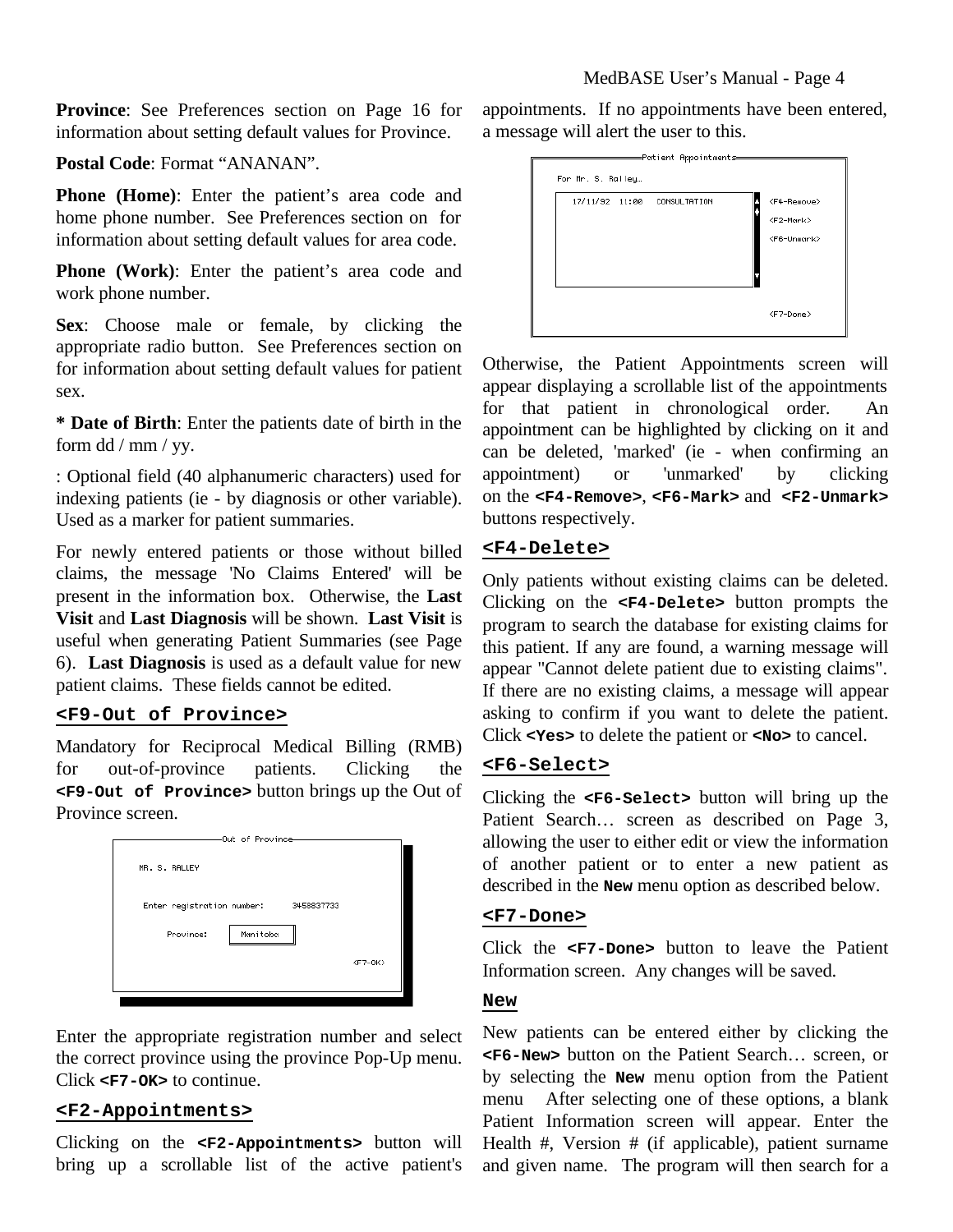patient with this Health # or name. If one already exists a message indicating the patient, Health # and date of birth will appear. If this is the same patient, a new patient entry will not be created. Otherwise, a new patient will be entered into the database. Default values for City, Province, Area Code and Patient Sex are also entered according to the Patient Preferences defined in the Set Preferences screen as described on Page 16. The remaining patient data can then be entered on the Patient Information screen as described for the Select menu option. To cancel, hit 'Return' 4 times, leaving the **Health #**, **Version #**, **Surname** and **Given Name** fields blank. The new Patient Screen will be exited and the new patient entry will be deleted.

#### **Appointments**

Selecting the **Appointments** menu option from the Patient menu brings up the Appointments screen as shown at the top of Page 5.



Choose the month and year in which you wish to process appointments from the respective pop-up menus. Click on the **<F6-Next Booking>** button to view the Find Next Booking… screen as shown at the top of the next column. Click on the **<F9-Schedule>** button to bring up the Monthly Appointments screen as shown in the next column on this page. Click on the **<F8-Cancel>** button to exit.

The Find Next Booking… screen allows you to find the next available appointment for the currently active provider, for a patient appointment or general entry (see Daily Appointments). For a given provider, bookings can be restricted to specific days of the week (ie - "office days") as shown below.

|                                           | — Find Next Bookina…—                   |
|-------------------------------------------|-----------------------------------------|
|                                           |                                         |
|                                           |                                         |
| Provider: Dr. J. Allison - 0000-100008-13 |                                         |
|                                           |                                         |
| Restrict bookings to                      | Find First Available                    |
| following days                            | Booking on or after                     |
|                                           | 88711/92                                |
| [ ] Sunday                                |                                         |
| EXI Monday                                |                                         |
| <b>EXI Tuesday</b>                        |                                         |
| <b>[X] Wednesday</b>                      |                                         |
| [X] Thursday                              |                                         |
|                                           |                                         |
| EXI Friday                                |                                         |
| [ ] Saturday                              | <f6-find> <f7-done></f7-done></f6-find> |
|                                           |                                         |
|                                           |                                         |

A starting date for the appointment search can be specified (the current date or the last date found is the default). Clicking on **<F6-Find>** initiates the search. Only "office days" of the week are checked and days that are flagged as "No More Bookings" on the Daily Appointments screen (as shown in the adjacent column) are ignored. The Daily Appointments screen for the "First Available Booking" day is then displayed. Exiting from the Daily Appointments screen returns the user to the Find Next Booking… screen. Click **<F7-Done>** to exit. The Monthly Appointments screen displays the days of the selected month in a calender format. Days on which appointments have been scheduled are shown as a double box. Days which have been flagged as "No More Bookings" are surrounded by asteris2ks (\*). Clicking on the **<F2-Previous>** and **<F4-Next>** buttons situated adjacent to the month and year brings up the previous and next months respectively.



A weekly summary of appointments can be printed by clicking on the **<Week 1…5>** buttons for each week of the month. To view, add, edit or print the appointments for any given day of the month, simply click on that day on the calender. This will bring up the Daily Appointments screen as shown at the top of Page 6. This screen displays a scrollable list of the appointments for that day in chronological order. An appointment can be highlighted by clicking on it and can be deleted, 'marked' (ie - when confirming an appointment) or 'unmarked' by clicking on the **<F4- Remove>**, **<F2-Mark>** and **<F6-Unmark>** buttons respectively.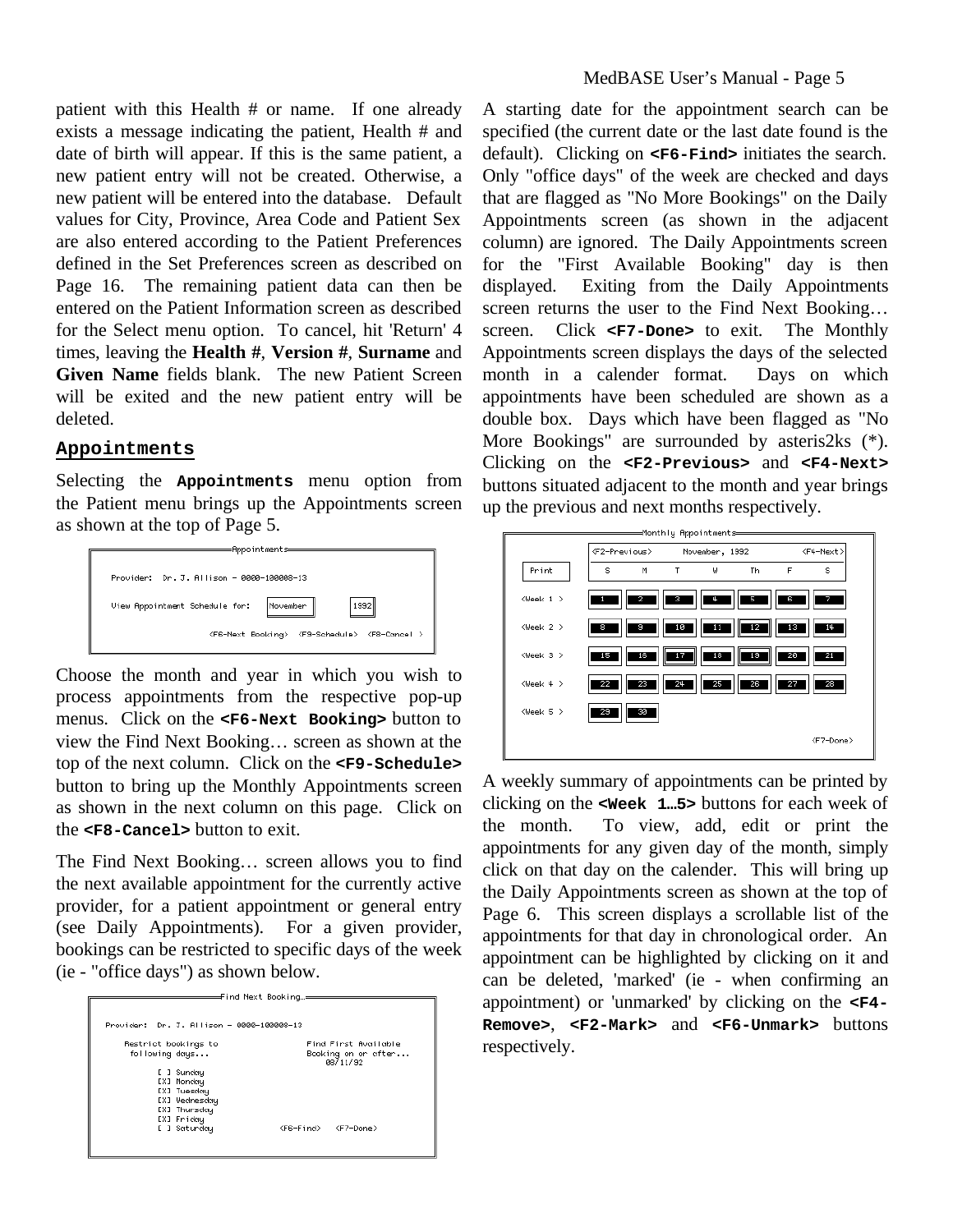| 09:00 |                        | 000779 FRIED, GLADYS               | <b>CONSULTATION</b>      | <f5-add></f5-add>       |
|-------|------------------------|------------------------------------|--------------------------|-------------------------|
| 10:00 | 000650<br>11:00 000445 | ORPWOOD, BLANCHE<br>PICCO, GENE    | FOLLOWUP<br>CONSULTATION | $<$ F9-Edit>            |
| 12:00 |                        | LUNCH                              | LA SCALA                 |                         |
| 14:00 |                        | DEPARTMENTAL MEETING B2 CONF. ROOM |                          | <f4-remove></f4-remove> |
|       |                        |                                    |                          | <f2-mark></f2-mark>     |
|       |                        |                                    |                          | <f6-unmark></f6-unmark> |
|       |                        |                                    |                          |                         |
|       |                        |                                    |                          |                         |

To add an appointment, click on the **<F5-Add>** button. This brings up a modified Patient Search… screen with a **<F6-General>** button rather than a **<F6-New>** button as shown below.



The user can search for a specific patient or click on **<F6-General>** to enter patients not yet in the database or non-patient activities such as meetings. After selecting a patient or 'General' entry, the Add/Edit Appointment screen will appear as illustrated below. For 'General' entries, the 'patient' field is editable. Enter the time of the appointment and a brief description (up to 15 characters) and click on **<F7-Done>** to complete the entry and return to the Daily Appointments screen.



Similarly, to edit an appointment, click on the **<F9- Edit>** button on the Daily Appointments screen. This will also bring up the Add/Edit Appointment screen and allow the user to change the patient by clicking on the **<F5-Change Patient>** button or change the time or description as described above. If no more further appointments or bookings are desired for that day, then click on the "**No More Bookings"**  checkbox. When searching for the next available appointment, then days flagged as such will be omitted. To print a summary of the daily

appointments, click on the **<F3-Print>** button of the Daily Appointments screen. When the entries or changes for that day are complete, click on the **<F7- Done>** button to return to the previous screen (Find Next Booking… screen or Monthly Appointments screen). Click on the **<F7-Done>** button on the previous screen to complete appointment processing.

#### **Summary**

Selecting the **Summary** menu option from the Patient menu brings up the Patient List / Export screen as illustrated below. This screen allows the user to either print or export a summary for a subset of patients by specifying any or each of 4 parameters: **Sex**, **Age**, date of **Last Visit** and **Identifier**.



Click the **<F3-Print>** button to print the patient summary.

Click the **<F5-Export>** button to export the patient information to a text file. This file can be used for importing patients into another MedBASE program or into other programs which accept a tab-delimited text file such as Microsoft Excel® or most word processing applications. The File Save dialogue window will appear prompting the user to 'Insert Export Diskette'. Click the **<F7-Done>** button to exit this screen.

#### **Labels**

Patient labels can be printed using Avery AL-120 label sheets (14 labels / page) with a laser printer or with a non-laser printer equipped with a sheet feeder. After selecting the **Labels** menu option, the Print Patient Labels screen will appear as shown below.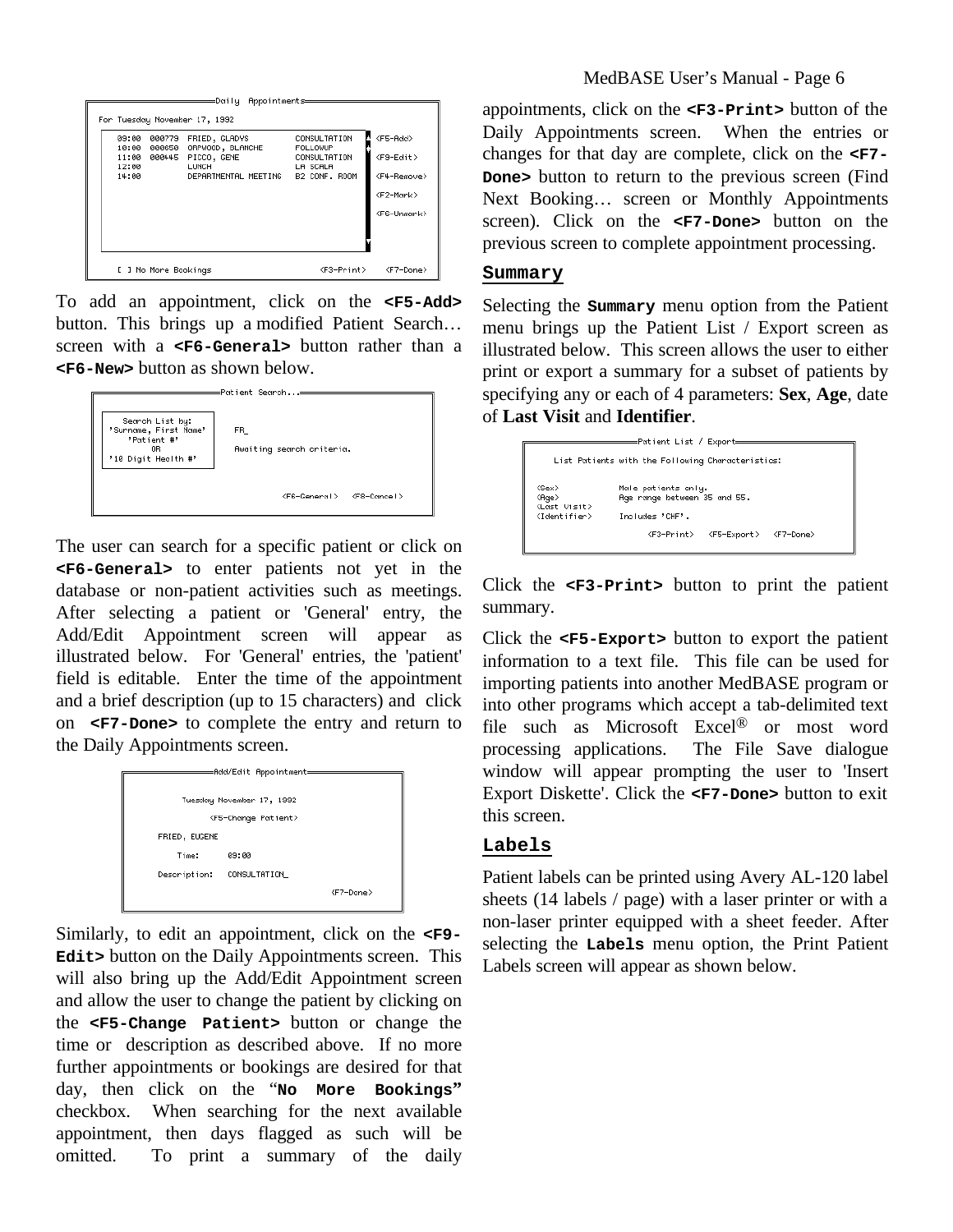

Choose chart labels or address labels by clicking the appropriate radio buttons. Chart labels are useful both for patient charts and lab requisitions and contain detailed patient information. Clicking the **<F5-Add>** button brings up the Patient Search… screen as described on Page 3. The selected patient is added to the print list. To remove a patient from the print list, highlight the patient in the print list and click the **<F4- Remove>** button. To remove all names from the the print list, click the **<F8-Clear>** button. The Start Position allows you to use a label sheet which has been partially used. For example, if the first 3 labels have been previously used, set the start position to '4' to use the remainder of the sheet. If more than 1 label per patient is desired, then set the Number of Labels accordingly. Click the **<F3-Print>** button to print labels for patients in the print list. Click the **<F7- Done>** button to exit.

#### **Review Claims**

The **Review Claims** menu option of the patient menu allows you to review all claim information for a particular patient. When a claim is open, selecting **Review Claims** will generate a claims review for the active patient only. Otherwise, the Patient Search… screen will appear and any patient can be selected. If there are no claims for this patient under the current provider, a message will indicate that no

|           |                               |              | =Review Claims= |             |                       |       |                         |
|-----------|-------------------------------|--------------|-----------------|-------------|-----------------------|-------|-------------------------|
|           | Mr. P. O'Brien - 800766       |              |                 |             |                       |       | <f5-choose></f5-choose> |
| Providen: | Dr. D. Jones - 0000-224040-60 |              |                 |             |                       |       |                         |
| Acct #    | Date                          | Service      | Fee<br>Billed   | Fee<br>Paid | D×.                   | Payee | Status                  |
| 005708    | Outpt. 17/12/91               | <b>A605A</b> | 104.40          | 104.40      | 785                   | OHIP  | Reconcile               |
| 005708    | Outpt. 17/12/91               | G313A        | 8.80            | 8.80        | 785                   | OHIP  | Reconcile               |
| 005708    | Outpt. 17/12/91               | G310A        | 6.55            | 6.55        | 785                   | OHIP  | Reconcile               |
|           |                               |              |                 |             | <f3-print></f3-print> |       | <f7-done></f7-done>     |

claims were billed. If there are claims entered, the Review Claims screen will appear with a scrollable list of claim information for the selected patient as shown at the bottom of the previous column. You may choose another patient for claims review by clicking the **<F5-Choose>** button which will again bring up the Patient Search… screen. To print the claim review, click the **<F3-Print>** button. Click the **<F7- Done>** button to exit this screen.

#### **Import**

The **Import** menu option allows you to import a group of patients from a file created by another MedBASE program. After selecting **Import**, a file selection window will appear prompting you to choose the Patient Import file as shown below. Only files created by MedBASE using the Export option can be imported. Choosing a non-MedBASE file will result in a warning message and the file will not be



imported. After selecting a valid Import file, the Importing Patients… screen will appear with a status bar indicating progress.



Duplicate patients will not be imported and the screen will indicate the total patients in the Import file and the total imported. Click the **<Done>** button to exit.

#### **Card Reader**

New patients can also be entered with the use of a Magnetic Card Reader. After selecting the **Card Reader** menu option, a Magnetic Card Reader message will appear as shown below.

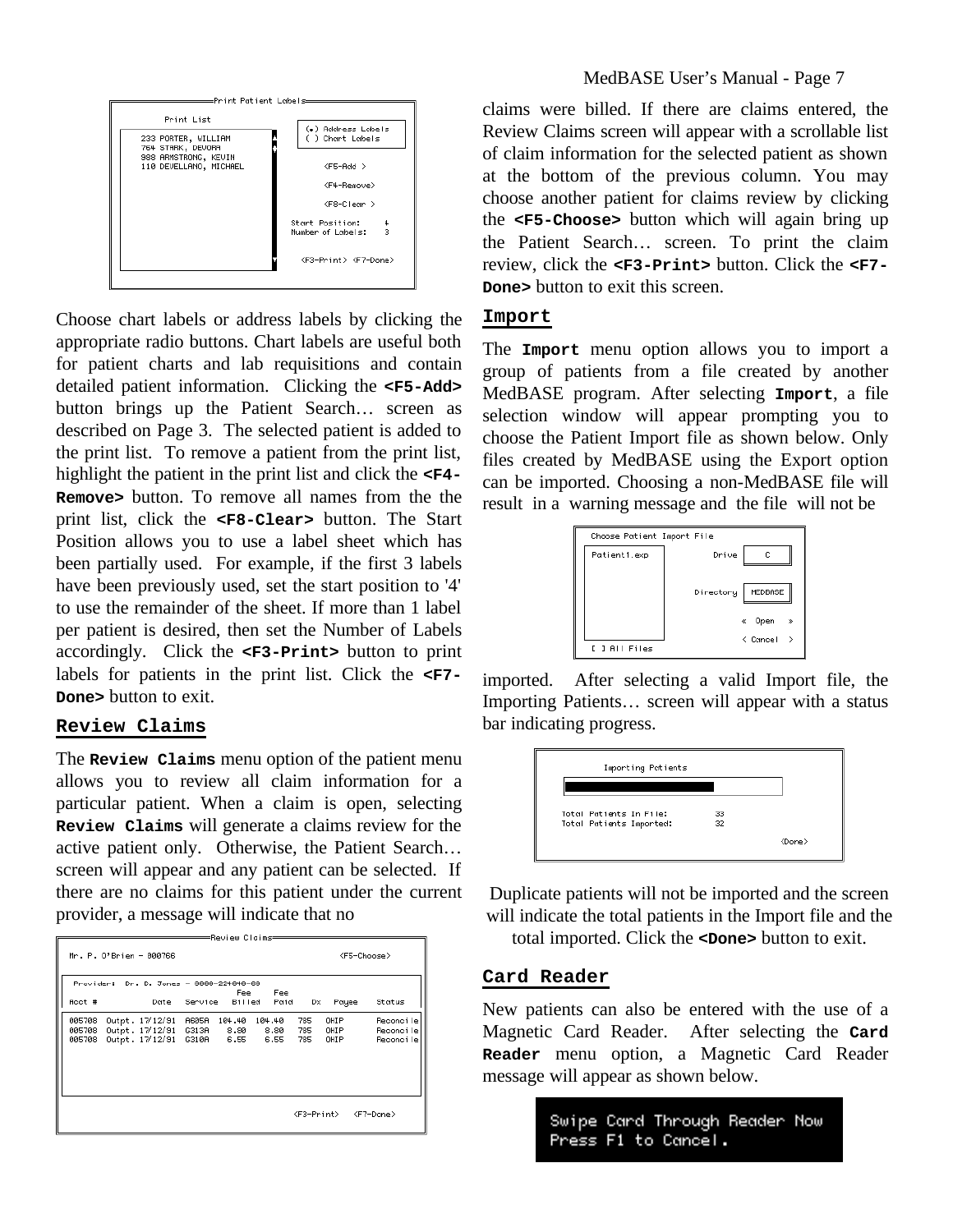To cancel, press any key. To enter a new patient, run the Health Card through the card reader (magnetic strip down and back). As with new patients entered via the New… menu option, the program will search for a patient with a Health # or name matching that read from the magnetic strip of the Health Card. If existing patients match these parameters, then messages appear informing the operator as described in the New… menu option section. Otherwise, a new Patient Information Screen appears, displaying the Health , Version , patient surname, first name and initial, date of birth and sex as read from the magnetic strip, as well as the default values for City, Province and Area Code. The remaining patient data can then be entered on the Patient Information screen as described for the Select menu option.



#### **Select**

The **Select** menu option allows you to select a referring physician for editing of physician information. Upon selecting **Select**, the Physician Search… screen will appear as shown below.



By typing in either: (a) the referring physician's **surname, first name** or any portion thereof, or (b) the **Physician #**, the corresponding physician will be found almost immediately. If more than 1 physician matches the search criteria, as when a partial name is entered (eg - "M"), then these referring physicians will be displayed in a Referring Physician Browse Window as shown below.

| Select Phusician and Close Window                                                                                                             |                                                                                                                                                 |                                                                                                                                |
|-----------------------------------------------------------------------------------------------------------------------------------------------|-------------------------------------------------------------------------------------------------------------------------------------------------|--------------------------------------------------------------------------------------------------------------------------------|
| Surname                                                                                                                                       | First Name Billing #                                                                                                                            |                                                                                                                                |
| Cance I<br>SCALA<br>SIDDALL<br>SIE<br>SIMMONDS<br>SIRNA<br><b>SKRASTINS</b><br>SMART<br>SMITH<br>SMITH<br>SOBOLOFF<br>SONT<br>SOOTS<br>SPRING | <b>ELISE</b><br>SALUATORE<br>HUGH<br>K. GWAN<br>WRENSFORD<br>SAL.<br>BOL AND<br><b>SYDNEY</b><br>GLEN<br>MAURICE<br>MICHAEL<br>EBRAHIM<br>MARJA | 825684<br>879236<br>210930<br>162727<br>277418<br>276899<br>252643<br>110684<br>231043<br>083121<br>187821<br>129056<br>101246 |

If the user leaves the Search Field blank and hits "return", then all referring physicians in the database will be displayed in the Referring Physician Browse Window. Clicking on the **<F6-New>** button will allow you to enter a new referring physician as described on Page 9. Clicking on **<F8-Cancel>** allows the user to exit without editing physician information. After selecting a physician , either through an exact match in the Physician Search routine or from the browse window, the Referring Physician Information Screen will then appear, allowing you to edit physician information as shown below.

|               | —————Referring Physician Information—————————————                   |
|---------------|---------------------------------------------------------------------|
|               |                                                                     |
| Physician No: | 231043                                                              |
| Surnome:      | SMITH                                                               |
| First Name:   | GORD                                                                |
| Bddress:      | 8901 CONNOR DRIVE                                                   |
|               | TORONTO, ONTARIO                                                    |
| Postal Code:  | M4B2F4                                                              |
|               | <f4-delete> <f6-select> <f7-done></f7-done></f6-select></f4-delete> |
|               |                                                                     |

Fields marked with an \* are required for OHIP claims.

\* **Billing :** Enter the referring physician's 6 digit billing number. If an incorrect billing number is entered, a message "Invalid Input" will appear.

#### **Surname:**

#### **First Name:**

**Address**: Required for Physician Address Labels.

Postal Code: Format "ANANAN". Required for Physician Address Labels.

#### **<F4-Delete>**

Only referring physicians without existing claims can be deleted. Clicking on the **<F4-Delete>** button prompts the program to search the database for existing claims for this referring physician. If any are found, a warning message will appear "Cannot delete physician due to existing claims". If there are no existing claims, a message will appear asking to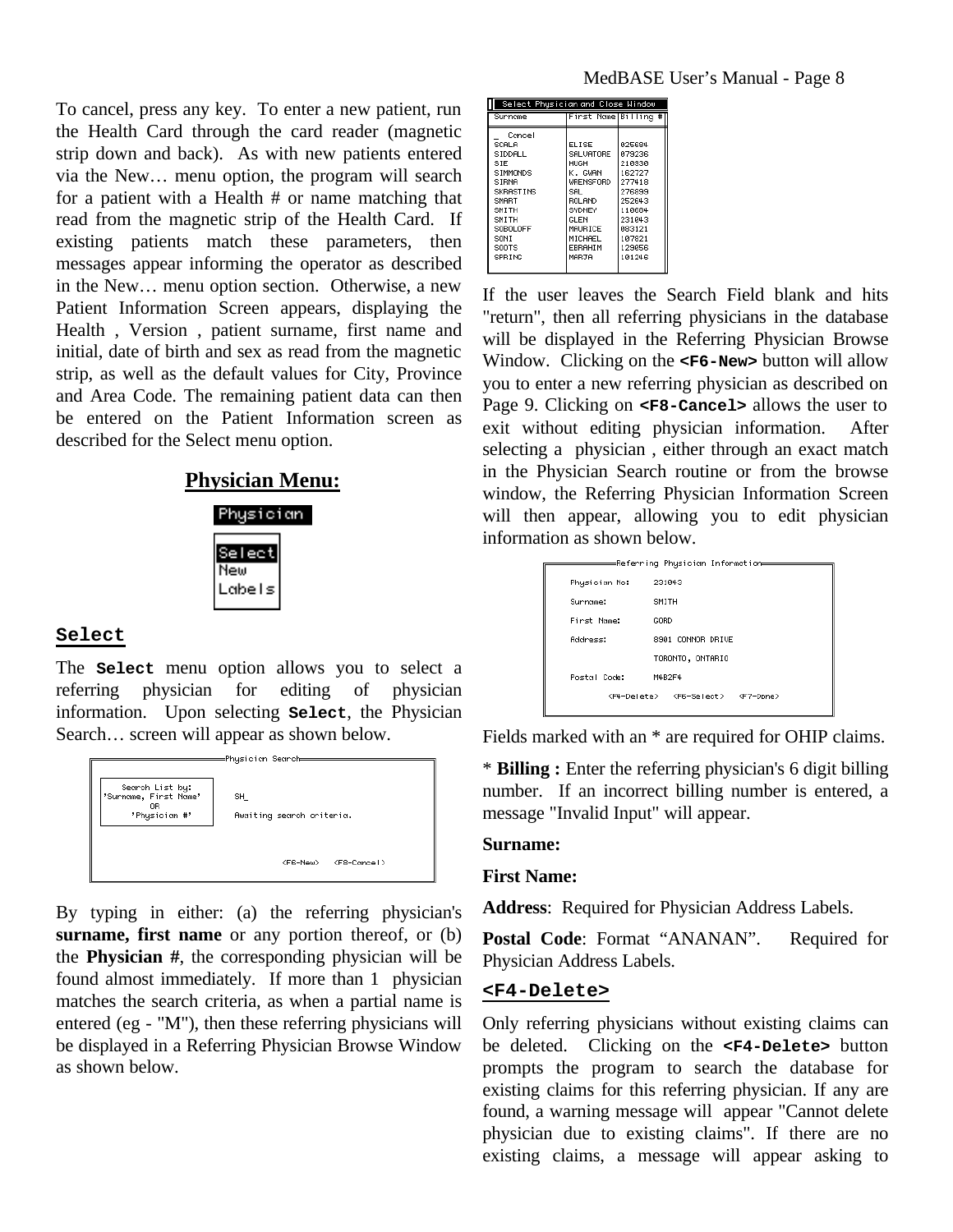confirm if you want to delete the physician. Click **<Yes>** to delete the patient or **<No>** to cancel.

#### **<F6-Select>**

Clicking the **<F6-Select>** button will bring up the Physician Search… screen as described on Page 8, allowing the user to either edit or view the information of another physician or to enter a new physician as described in the New menu option below.

#### **<F7-Done>**

Click the **<F7-Done>** button to leave the Referring Physician Information screen. Any changes will be saved.

#### **New**

New referring physicians can be entered either by clicking the **<F6-New>** button on the Physician Search… screen or by selecting the **New** menu option from the Physician menu. After selecting the New… menu option, a blank Referring Physician Information screen will appear. Enter the referring physician's OHIP billing number. If this field is left blank, and "return" is hit, a new referring physician is not entered and the screen is exited. If an entry is made, the program will then search for this number in the Referring Physician database. If one already exists, a message indicating this will appear and the screen is exited. If this is a new and valid number, the remaining referring physician data can then be entered on the Referring Physician Information screen as described for the Select menu option.

#### **Labels**

Referring physician address labels can also be printed using Avery AL-120 label sheets with a laser printer or a non-laser printer equipped with a sheet feeder. After selecting the **Labels** menu option, the Print Physician Labels screen will appear as shown at the top of Page 9.



Clicking the **<F5-Add>** button brings up the Physician Search… screen as described on Page 8. After selecting the desired physician, the physician is added to the print list. To remove a physician from the print list, highlight the physician in the print list and click the **<F4-Remove>** button. To remove all names from the the print list click the **<F8-Clear>** button. The start position allows you to use a label sheet which has been partially used, as described in the Patient Labels section on Page 6. Click the **<F3-Print>** button to print address labels for physicians in the print list. Click the **<F7-Done>** button to exit.

| Claim                                               |
|-----------------------------------------------------|
| Select<br>New<br>Direct<br>Summary<br>Service Codes |

#### **Select**

The **Select** menu option allows the user to select a claim for editing of claim information. If there are no unsubmitted claims for the current provider, a alert message will appear indicating this. Otherwise, choosing **Select** brings up the Claim Select screen as shown below. Only unsubmitted claims (ie - Status  $=$ 'Saved') for the active provider can be accessed.



By typing in either: (a) the patient's **surname, first name** or any portion thereof, or (b) the claim **Account #**, the corresponding claim will be found almost immediately. Searching on Account # will yield only one match (if found). If searching on the patient's name, then often, more than 1 claim will match the search criteria, and these claims will be displayed in a Claim Browse Window as shown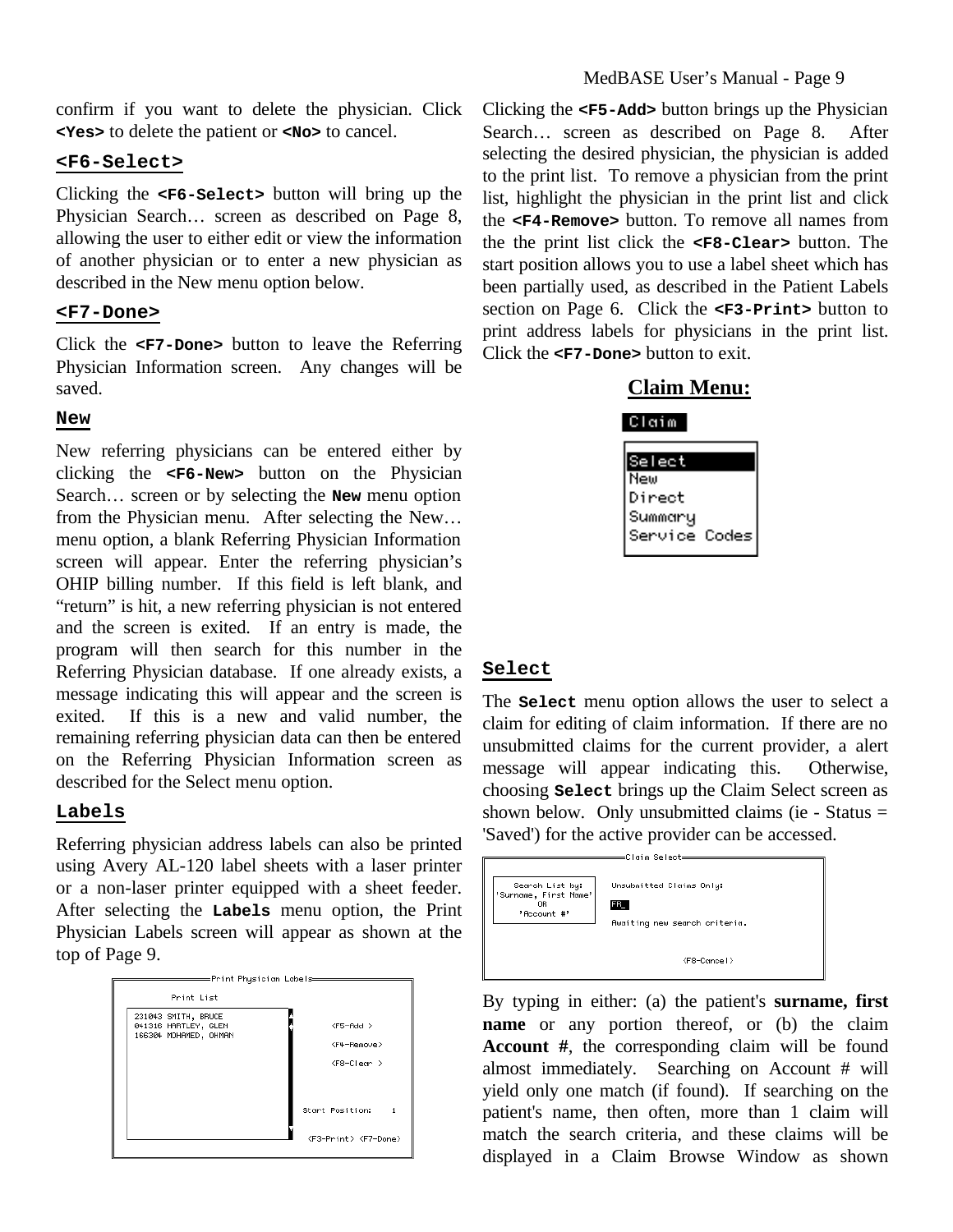below, displaying the claims in order of Account Number.

|                  | Select Claim and Close Window |                                  |
|------------------|-------------------------------|----------------------------------|
| Patient Name     |                               | Rocount # Patient # Service Date |
| Cance I          |                               |                                  |
| RASMI, MOHAMED   | 4494                          | 389 22/08/91                     |
| BORDEN, DANIEL   | 5748                          | 792 17/12/91                     |
| BULAI, MARTIN    | 5750                          | 556 18/12/91                     |
| BIRD, EILEEN     | 5752                          | 79 18/12/91                      |
| SHIN, CHOONG CHI | 5754                          | 255 18/12/91                     |
| PAKRI, ARTUR     | 5756                          | 793 18/12/91                     |
| BIRD, EILEEN     | 5758                          | 79 18/12/91                      |
| SELF, HARVEY     | 5760                          | 795 18/12/91                     |
| WALKER, ELLWOOD  | 5762                          | 256 18/12/91                     |
| KALSATOS, SOFIA  | 5764                          | 796 18/12/91                     |
| OSLINGER, MARTIN | 5766                          | 672 18/12/91                     |
| VELDE, NEIL      | 5768                          | 54 18/12/91                      |
| CUETKOUIC, UERA  | 5770                          | 678 18/12/91                     |
| BARNABY, CLYDE   | 5772                          | 121 18/12/91                     |

If the user leaves the Search Field blank and hits "return", then all Unsubmitted Claims will be displayed in the Claim Browse Window for the active provider. Clicking on the **<F8-Cancel>** button allows the user to exit without entering the Claim Form screen. Otherwise, the Claim Form screen will appear as shown below. A given claim account contains anywhere from 1 to 8 claim items. After selecting the desired claim and closing the window, the Claim Form screen will appear allowing you to edit claim information.



**Account #:** This is the claim account number assigned by the program. This number should be recorded with any hard copy billing records or slips and is used by the program for identifying claims. This field cannot be edited.

#### **<F2-Provider>**

To change the provider for this particular claim, click the **<F2-Provider>** button. This will bring up the Provider Browse Window and the desired provider can be selected (password protection will require entry of the appropriate password). Close the Provider Browse Window after making the selection. This will change the provider on the Claim Form screen but

does not change the current provider in the Status Bar.

#### **<F3-Patient>**

To change the patient for this particular claim, either enter the patient number (if known) or click the **<F3- Patient>** button. Clicking the **<F3-Patient>**  button will bring up the Patient Search… screen as described on Page 3. The user may select another patient or enter a new patient for the claim.

#### **<F4-Ref Phys>**

To enter or change a referring physician for the claim, either enter the physician number (if known) or click the **<F4-Ref Phys>** button. Clicking on the **<F4-Ref Phys>** button will bring up the Physician Search… screen as described on Page 8. The user may select a referring physician from the database or enter a new physician for the claim.

#### **<F5-Diag Code>**

For patients with previous billings, the most recent diagnosis code will already be entered as the default. The diagnosis code can be entered or changed by typing in the 3 digit diagnosis code or by clicking the **<F5-Diag Code>** button. Clicking the **<F5-Diag Code>** button will bring up the Diagnosis Code Browse Window.

|     | Select Diagnosis and Close Window                                     |
|-----|-----------------------------------------------------------------------|
|     | Code Diagnosis Description                                            |
| 415 | Pulmonary embolus, pulmonary infarction                               |
| 426 | Bradyarrhythmia, sick sinus syndrome, AV block, other conduction disc |
| 427 | Tachyarrhythmia, atrial fibrillation or flutter, cardiac arrest, othe |
| 428 | Congestive heart failure, acute pulmonary edema                       |
| 429 | All other forms of heart disease                                      |
| 432 | Intracranial hemorrhage                                               |
| 435 | Transient ischemic attack (TIA)                                       |
| 436 | Route cerebrovascular accident (CUR, stroke)                          |
| 437 | Chronic cerebrovascular disease (old CVA), hypertensive encephalopath |
| 440 | Generalized arteriosclerosis, atherosclerosis                         |
| 441 | Rontic aneurysm (thoracic or abdominal, non-syphilitic)               |
| 443 | Raynaud's disease, Buerger's disease, peripheral vascular disease, in |
| 446 | Polyarteritis nodosa, temporal arteritis                              |
| 447 | Other disorders of arteries                                           |
| 451 | Phlebitis, thrombophlebitis                                           |

To search for a given diagnosis (or portion thereof), use the **Find** (Ctrl-F) and **Find Again** (Crtl-G) commands to bring up the find window Once the desired Diagnosis Code is selected, close the window and the correct diagnosis code is entered. (**NOTE** - **Find** and **Find Again** are active whenever a browse window is open and may be used as an alternative searching tool).

**Health #:** The Health number for the selected patient will appear here. This field cannot be edited.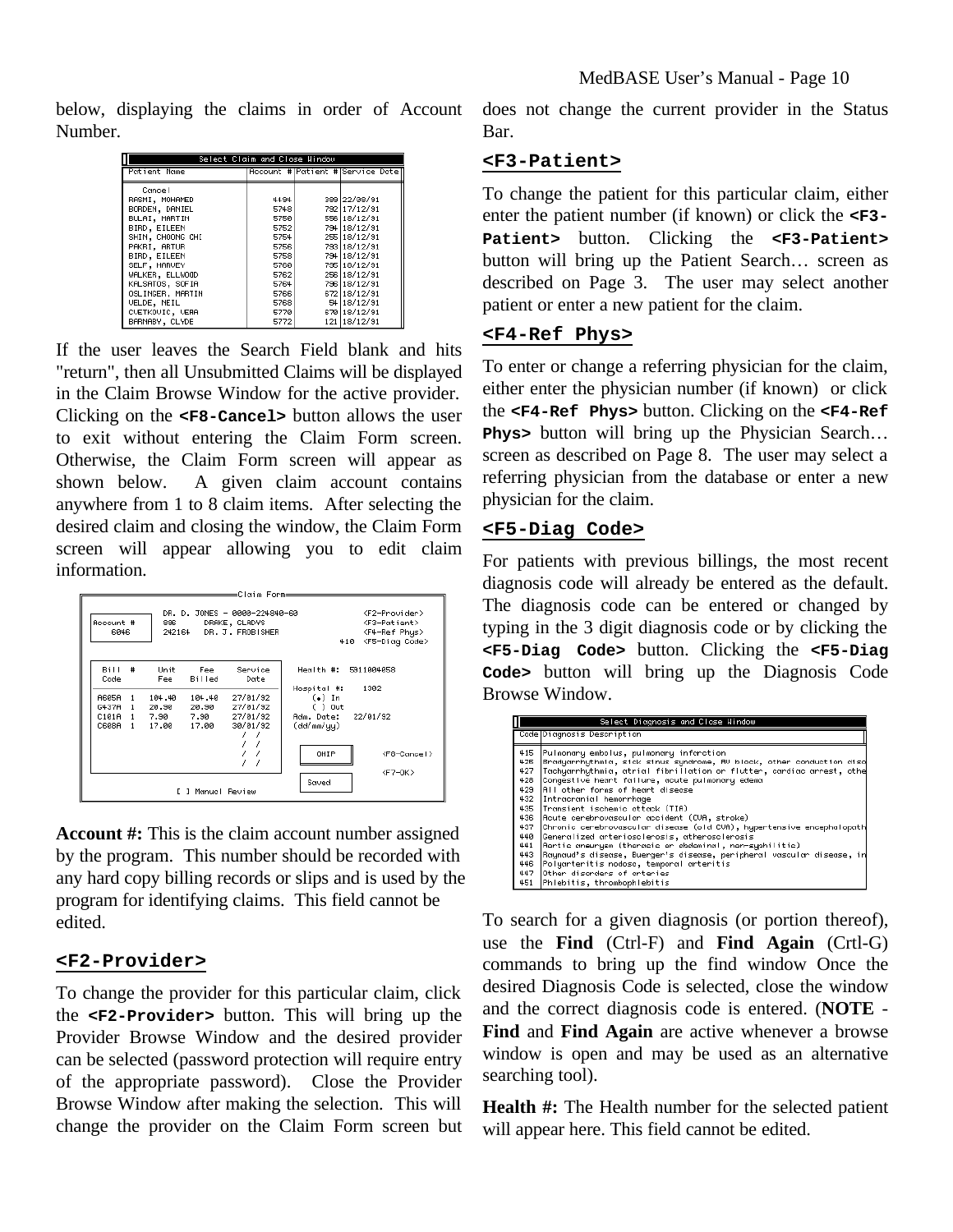**Hospital :** You must enter the hospital or facility number as necessary. See Preferences section on Page 16 for information about setting default values for Hospital #.

**In / Out**: Select inpatient or outpatient by clicking the appropriate radio button. See Preferences section on Page 16 for information about setting default values for this field.

**Admit Date**: The admission date must be entered for hospital inpatients.

**Bill Code**: A valid OHIP service code (format "ANNNA") must be entered here. If an incorrect service code is entered a message "Invalid Input" will appear. Up to 8 service codes can be entered per claim. All codes must end in the suffix A, B or C.

The entry of a claim item into the Claim database depends on the presence of a non-blank Bill Code. To **delete** a claim item, simply erase the Bill Code. On reopening the Claim Form Window for that account, that claim item will be deleted.

To review billing information for a specific service code, select the Service Codes option from the Claim Menu (see Page 12).

#: The number of services for each bill code are entered in this field. If no entry is made, '1' is assumed. For expandable codes such as hospital visits,  $a \# > 1$  refers to visits on consecutive days starting with the Service Date.

**Unit Fee**: The unit fee for the specified billcode is entered automatically. The unit fee can be changed by manually entering a fee and hitting **<enter>**.

**Fee Billed**: The fee billed is automatically calculated and entered (equals the product of the number of services and the unit fee). The fee billed can be changed by manually changing the unit fee and hitting 'return'.

**Service Date:** The date on which the service was rendered is entered here. If 'Automatic Date Entry' is checked off in the Preferences section (see Page 16) and a value has been entered for the default date, then this date will be automatically entered in the first date field. If 'Automatic Date Entry' is checked off but the default date has been left blank, then either the admission date or the current date (if admission date is

blank) is automatically entered for the first claim item. For subsequent claims items, the service date for the previous claim item is automatically entered. This feature can be disabled by unchecking '**Automatic Date Entry**' in the Set Preferences screen in the Preferences section. When this feature is disabled, the service date must be manually entered.

| OHIP       |                                                                                  |
|------------|----------------------------------------------------------------------------------|
| Reciprocal | You can use this Pop-Up<br>menu to select the claim<br>billing type. OHIP is the |
| <b>WCB</b> |                                                                                  |
| Direct     | default.                                                                         |

**Status**: The claim status, Not Saved or Saved, is displayed at the bottom of the Claim Form screen.

**Manual Review**: The Manual Review checkbox should be checked for claims designated as requiring manual review by OHIP.

#### **<F8-Cancel>**

The **<F8-Cancel>** button allows you to leave the claim edit screen without saving any changes made. A message window will appear asking you to confirm that this is what you intend to do.

#### **<F7-OK>**

Clicking the **<F7-OK>** button will leave the claim edit screen and save any changes.

#### **New**

Selecting the **New** menu option from the claim menu brings up a screen identical to the Patient Search... screen (described on Page 3) but with the heading "Choose Patient for New Claim…" as shown below.

| 'Patient #'         |                           |
|---------------------|---------------------------|
| ΩB                  | Awaiting search criteria. |
| '10 Digit Health #' |                           |

The user can select a patient from the database or enter a new patient. A new Claim Form screen will then come up for this patient with the current provider as the default provider. The most recent diagnosis code of the selected patient is entered as well. The default referring physician is blank. Data is entered in the fields as described for the Select… menu option. Values for Hospital  $#$  and In / Out will appear as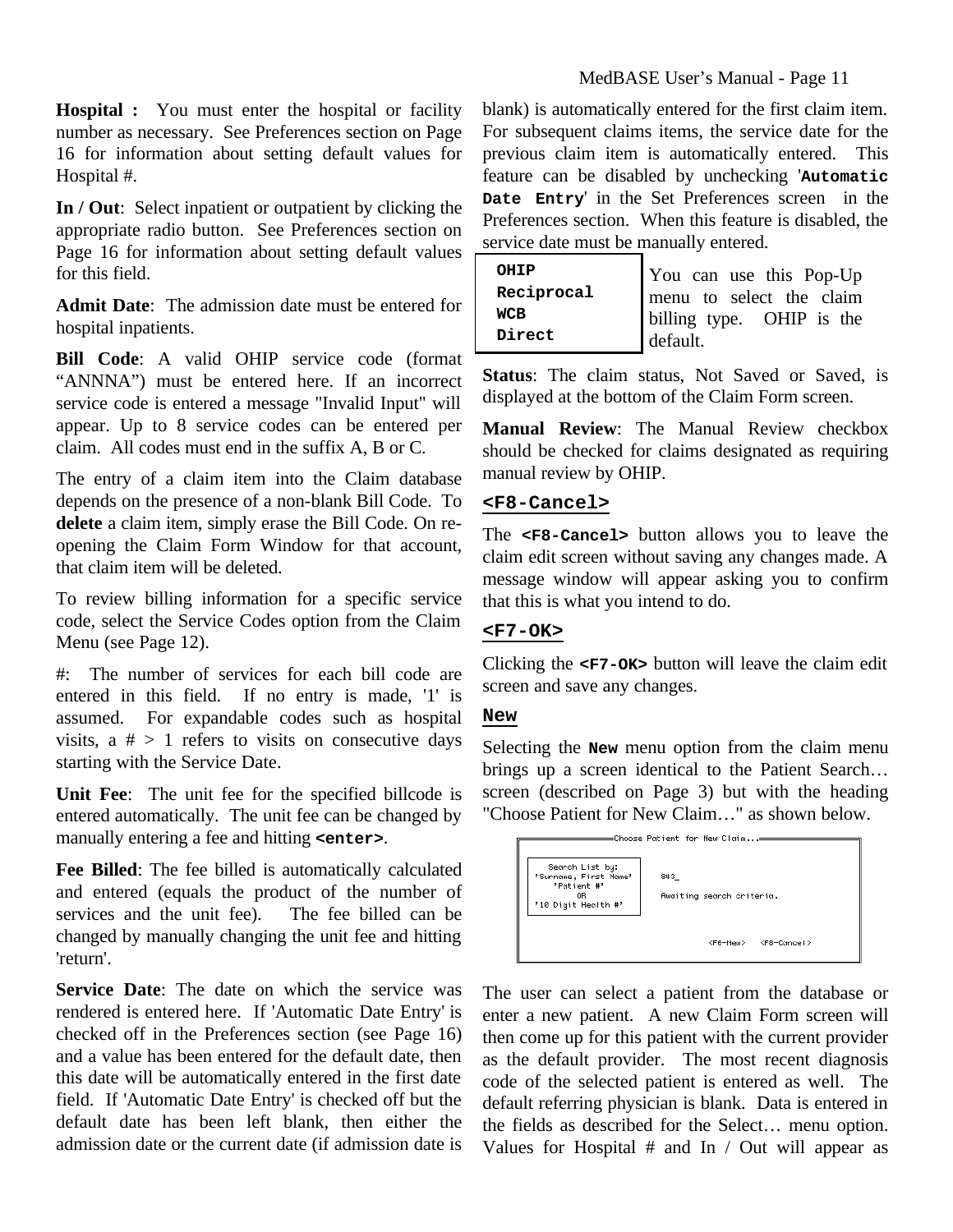specified in the Set Preferences screen as described in the Preferences section on Page 16. Details of Claim Form entry are described under the Select… menu option.

#### **Direct**

If the **Direct** option is selected and no unsubmitted Direct claims are available, a message will appear, alerting you to this. Otherwise, the Patient Browse Window will appear, showing only patients with unsubmitted Direct claims by the current provider. Select the patient for whom you wish to print a Direct billing statement of account and close the window. The Service Code screen will appear allowing you to enter a description for any service code billed to this patient for which the description field is blank. Click <**OK>** to confirm and continue.



All unsubmitted directly-billed claim items will be included and may come from several claim accounts. The Direct billing statement of account will then be printed. It may be advisable to use the provider's letterhead for this report. After the statement is printed, a message will appear asking if you wish to change the status for these claims to submitted.

#### **Summary**

The **Summary** option of the claim menu is used for printing a summary of claims in a given date range or account range for a particular provider. The date range can be used for detailed daily, weekly or monthly claim summaries. The account range is useful for verifying entered data against original data (keeping track of the accounts entered in a given time period). The generated report details all of the mandatory claim and patient data for each claim item as well as totals. After selecting the Summary menu option, the Claim Summary screen will appear.

#### MedBASE User's Manual - Page 12

|                               | ————————Claim Summary——             |      |                     |  |
|-------------------------------|-------------------------------------|------|---------------------|--|
|                               |                                     |      |                     |  |
|                               | <e5-choose provider=""></e5-choose> |      |                     |  |
| DB. D. JONES – 0000–224840–60 |                                     |      |                     |  |
| Root # Range:                 |                                     | 1 to | 6998                |  |
| Date Range:<br>$(dd'$ mm/yy)  | 81/81/92                            | In   | 88/11/92            |  |
| Service Code:                 | $\langle$ F3-Print $\rangle$        |      | <f7-done></f7-done> |  |

To change the provider (the current provider is the default) click the **<F5-Choose Provider>** button. The Provider Browse Window will appear and the desired provider can be selected (password protection will require entry of the appropriate password). You can specify a specific service code to limits the claim summary to claims matching that code. To print the summary, click the **<F3-Print>** button. Click the **<F7-Done>** button to exit.

#### **Service Codes**

Selecting the **Service Codes** option of the claim menu will allow you to examine or edit the

| Service Code:               | A605 <f5-choose code="" service=""></f5-choose> |
|-----------------------------|-------------------------------------------------|
|                             |                                                 |
| Description: CONSULTATION   |                                                 |
| Fee - A: \$104.40 Fee - B:  | $Fee - C$ :                                     |
|                             | <f9-edit fees="" service=""></f9-edit>          |
| E I Consecutive Day Billing | [ ] Admission Date Required                     |
| [ ] Manual Review Required  | [ ] Must Indicate In/Outpatient                 |
| [ ] Non-machine Readable    | [X] Referring Physician Required                |
| [X] Diagnosis Required      | [ ] Hospital # Required                         |
|                             | <f7-0k></f7-0k>                                 |

fees, OHIP requirements or service description for a given service code. After selecting **Service Codes** , the Service Code Info screen will appear as shown above. To examine or edit a different service code, enter the first 4 characters of the service code (minus the A,B or C suffix). The service code information will then appear for the entered service code. Alternatively, click the **<F5-Choose Service Code>** button to bring up the Service Code Browse Window as shown below, allowing the user to select a service code from the list.

| Ι                        | Select Service Code and Close Window |  |
|--------------------------|--------------------------------------|--|
| Service Code Description |                                      |  |
| <b>A603</b>              | GENERAL ASSESSMENT                   |  |
| A604                     |                                      |  |
| A605                     | CONSULTATION                         |  |
| A606                     | RE-CONSULTATION                      |  |
| <b>A608</b>              |                                      |  |
| A613                     |                                      |  |
| A614                     |                                      |  |
| <b>A615</b>              |                                      |  |
| A616                     |                                      |  |
| A618                     |                                      |  |
| A623                     |                                      |  |
| A624                     |                                      |  |
| A625                     |                                      |  |
| A626                     |                                      |  |
| A628                     |                                      |  |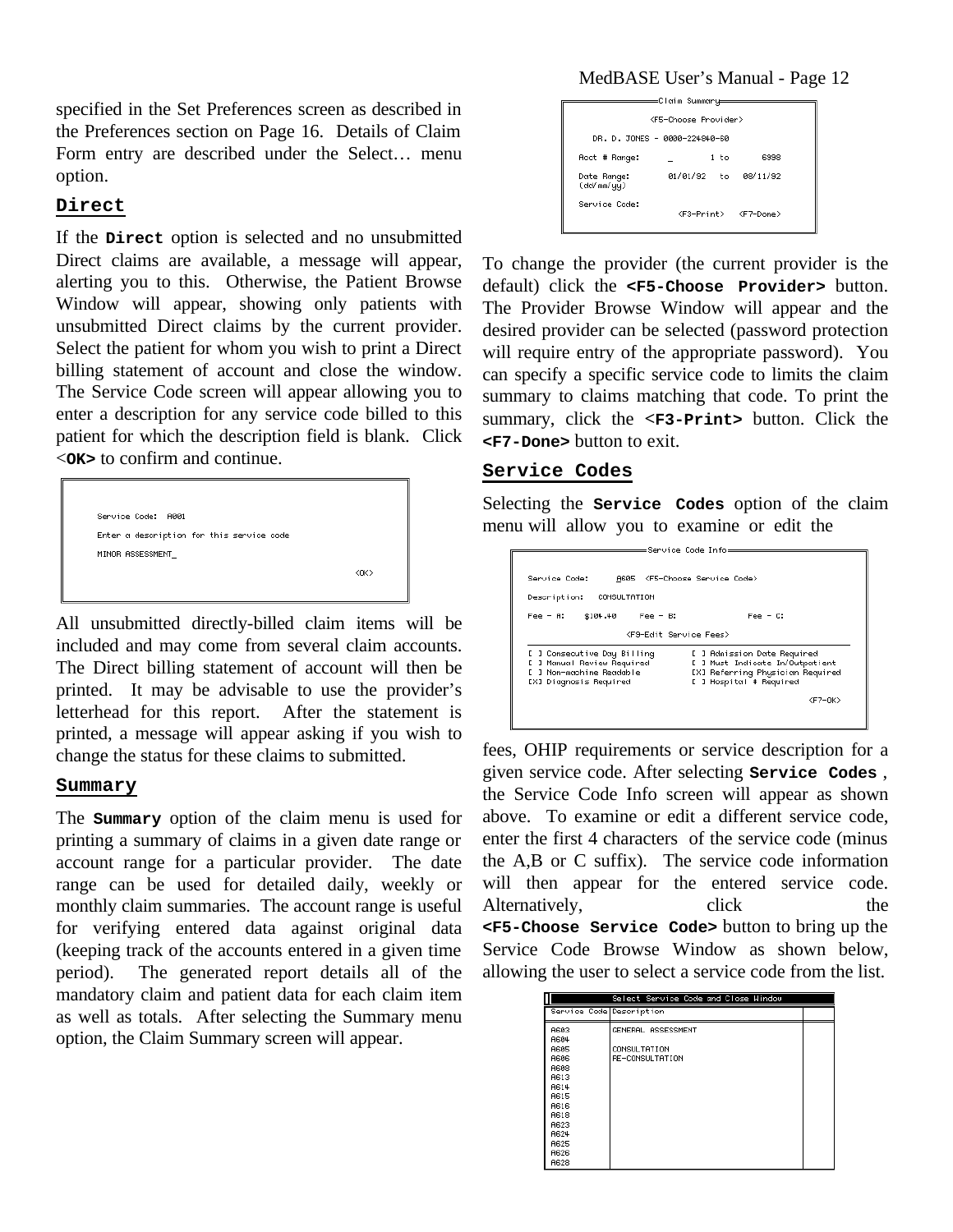To edit the service code fees, click on the Edit Service Fees button. This will bring up the Edit Service Code Fees screen as illustrated below. The user will not be able to alter certain service codes because they are invalid (ie - A603B is initially blank and a fee cannot be assigned to it).

| =Edit Service Code Fees========                       |  |
|-------------------------------------------------------|--|
| Enter New Service Code Fees for A605 in spaces below: |  |
| A605A:<br>$-$ \$104.40                                |  |
| <b>A605B:</b>                                         |  |
| A605C:                                                |  |
|                                                       |  |

**User-Defined Fees** - 25 non-OHIP, non-machinereadable codes are included in the MedBASE fee schedule and are numbered from I001A to I025A. The assignment and usage of these fees is at the discretion of the user. Their initial value is \$1.00 and this can be edited as described above. These codes cannot be included with an OHIP submission but can be used in any Direct billing claim. These fees can be used for services not covered by OHIP such as insurance forms, administration fees and disposable items.

# **Process Menu:**



Profile Recounting Accounts Receivable Reconcile Discrepancy Ad just Preferences

# **Bill**

The **Bill** option of the Process menu is used for verifying an OHIP submission and creating a machinereadable file on diskette for submission to OHIP. After selecting **Bill**, the OHIP Submission screen will appear.



## **<F5-Choose Provider>**

Click this button to change the provider for whom you wish to bill (the current provider is the default). The Provider Browse Window will appear and the desired provider can be selected (password protection will require entry of the appropriate password). The current provider in the Status Bar will not be changed.

**Submit Date**: The current date will appear as the default in this field. To change this date, simply enter a different date. This date will entered on the submission diskette.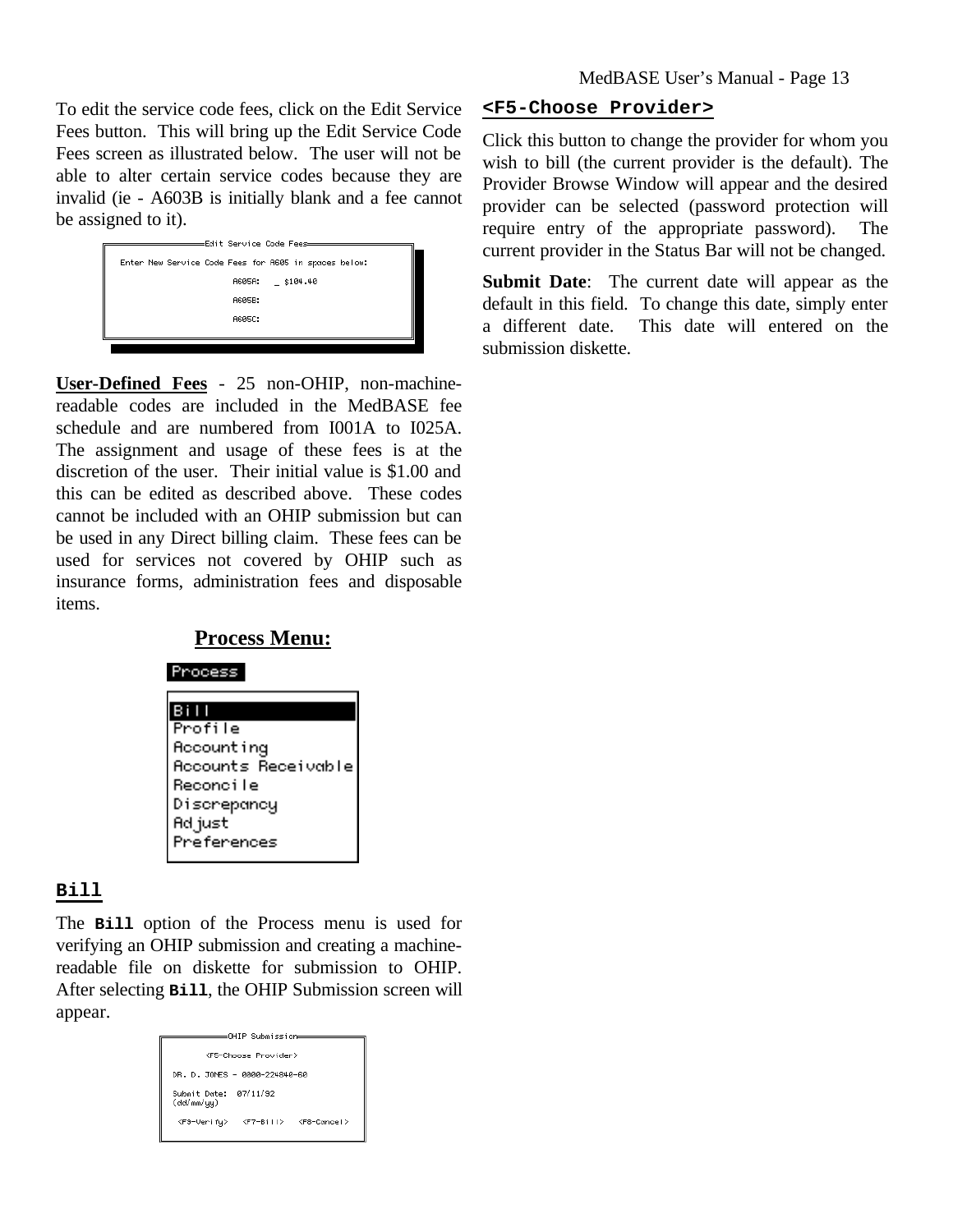#### **<F9-Verify>**

This button is used to verify all unsubmitted OHIP, Reciprocal and WCB claims belonging to the active provider for errors. The errors checked for include: Service code excluded from machine-readable input. Diagnosis code required for this service code. Referring physician required for this service code. Hospital number required. Admission date required. Service date is after submission date. Service date is more than 6 months old. Service date is after admission date. Missing Health number for this patient. Missing date of birth for this patient. Reciprocal Claims require a specified province. Reg# for  $\langle$ province $\rangle$  must be \_\_ digits Manual review required for this claim.

If errors are found an error report window will appear as shown below. Click **<F3-Print>** to print a report of these errors. If errors are found, they should be corrected before proceeding with the submission. Click **<F7-Done>** to return to the OHIP Submission screen.

| Acct#  | Service | Date                  | Error                                                    |
|--------|---------|-----------------------|----------------------------------------------------------|
| 886399 | A135A   | 14/11/92              | Service date before admission date                       |
| 888388 | A001A   | 14/11/92              | Service date before admission date                       |
| 886389 |         | G3138 15/11/92        | Service date before admission date                       |
|        |         | 006999 Z437A 16/11/92 | Service date after submission date                       |
|        |         |                       | 006999 J0018 17/11/92 Service date after submission date |
|        |         |                       |                                                          |
|        |         |                       |                                                          |

**NOTE** - Only one error is reported for any claim item. It is advisable to reverify the submission prior to proceeding with billing to ensure that a second unrecognized error was not present.

#### **<F7-Bill>**

Click on the **<F7-Bill>** button when you are satisfied that the OHIP submission is error-free. All unsubmitted OHIP, Reciprocal and WCB claims belonging to the active provider will be processed. OHIP claims without a valid Health # will not be submitted. If the provider belongs to a group (ie - Group # not '0000'), then you are given the option of billing all providers from that group. Conversely, you may wish to submit separate diskettes for each

provider in the group. Click on **<Yes>** or **<No>** as desired.

After processing is complete, a machine-readable ASCII file will be created and a file save window will appear with a prompt to select the drive for the OHIP submission diskette. Insert the diskette and select A: or B:. The file will be saved on the diskette and a duplicate copy will also be saved in the  $\setminus$  MedBASE  $\setminus$ Submit directory on the hard disk. A prompt will then appear asking whether you wish to print a Billing Summary. Click **<Yes>** or **<No>** as desired. Be sure to record the number of Claims and Records. The OHIP Submission screen will then be exited.

It is advisable to check all submission diskettes to ensure that a submission file is present. Duplicates from the \ MedBASE \ Submit directory can be copied onto a new diskette if necessary.

#### **<F8-Cancel>**

Click on this button if you wish to exit and bypass the billing procedure. This will be necessary when you wish to correct errors identified during verification before proceeding with billing. The OHIP Submission screen will then be exited.

#### **Profile**

Selecting the **Profile** option of the Process menu will allow you to print a detailed summary or "practice" profile" of a particular provider's billings broken down according to specific service codes billed over a specified date range. Details of the # of times billed, total fees billed, total fees paid, and last date billed will be displayed for each service code billed during the specified date range. This report is useful for analyzing patterns of practice and changes thereof. After selecting the Profile menu option, the Practice Profile screen will appear as shown below. To change the provider (the current provider is the

| DR. D. JONES - 0000-224840-60 |                      |                              | <f5-choose provider=""></f5-choose> |
|-------------------------------|----------------------|------------------------------|-------------------------------------|
| Date Range:<br>(dd/mm/yy)     | 01/10/92 to 31/10/92 |                              |                                     |
|                               |                      | $\langle$ F3-Print $\rangle$ | <f7-done></f7-done>                 |

default) click the **<F5-Choose Provider>** button. The Provider Browse Window will appear and the desired provider can be selected (password protection will require entry of the appropriate password). The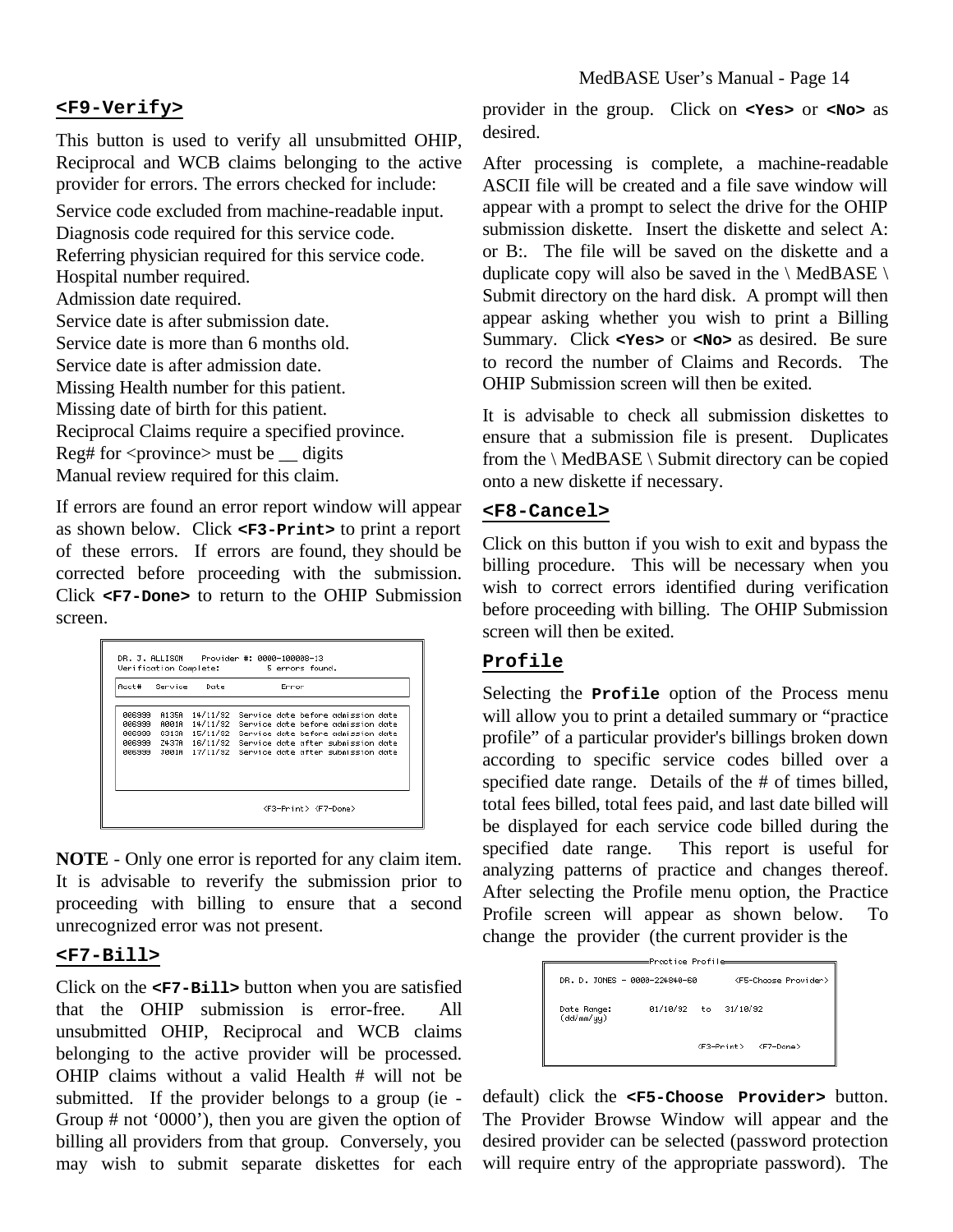default date range is from the first to the last day of the previous month. This can be edited as desired. To print the Practice Profile report, click the **<F3-Print>** button. Click the **<F7-Done>** button to exit.

#### **Accounting**

Selecting the **Accounting** option of the Process menu will allow you to print a accounting summary which indicates the # of services, fee billed, fee paid, accounts receivable, over-payments and write-offs for a particular provider over a specified date range. A breakdown is also given according to claim status (ie saved, submitted, discrepancy and reconciled). After selecting **Accounting**, the Accounting Summary screen will appear as shown below.

| — Accounting Summary—                                                                    |
|------------------------------------------------------------------------------------------|
| <e5-choose provider=""></e5-choose>                                                      |
| DR. D. JONES - 0000-224840-60                                                            |
| 6998<br>Root # Range:<br>to.                                                             |
| 31/10/92<br>01/10/92<br>$\mathbf{f} \circ \mathbf{f}$<br>Date Range:<br>$(dd'$ mm/ $yq)$ |
| <f7-done><br/><f3-print></f3-print></f7-done>                                            |
|                                                                                          |

To change the provider (the current provider is the default) click the **<F5-Choose Provider>** button. The Provider Browse Window will appear and the desired provider can be selected (password protection will require entry of the appropriate password).

The accounting summary can be defined according to an account # range and a date range. The default account # range includes the entire range of claim accounts in the database. This can changed as is desired. More commonly, the date range is used to delimit the accounting summary (ie - for monthly statements or year-end statements). The default date range is from the first to the last day of the previous month. This can be edited as desired. To print the Accounting Summary report click the **<F3-Print>** button. Click the **<F7-Done>** button to exit.

#### **Accts Receivable**

Selecting the **Accts Receivable** option of the claim menu will allow you to print an Accounts Receivable list as of any specified date broken down according to # of days past due. After selecting **Accts Receivable**, the Accounts Receivable screen will appear as shown below.

#### MedBASE User's Manual - Page 15

| <e5-choose provider=""></e5-choose>              |
|--------------------------------------------------|
| DR. D. JONES - 0000-224840-60                    |
| Print Accounts Receivable 08/11/92<br>list as of |
| 60 days past due                                 |
| <f3-print> <f7-done></f7-done></f3-print>        |

To change the provider (the current provider is the default) click the **<F5-Choose Provider>** button. The Provider Browse Window will appear and the desired provider can be selected (password protection will require entry of the appropriate password). The default date is the current date and this is the date generally used for generating a list of 'Outstanding Transactions' (ie - current Accounts Receivable). When a prior listing of Accounts Receivable is required, (usually for Financial Statements at fiscal year-end), the desired date can be entered in this field.

| All claims        | You can use this    |
|-------------------|---------------------|
| 30 days past due  | Pop-Up menu to      |
| 60 days past due  | select the desired  |
| 90 days past due  | date threshold for  |
| 120 days past due | the<br>Accounts     |
|                   | Receivable list. To |
|                   | print<br>the        |
|                   | <b>Accounts</b>     |
|                   |                     |

Receivable report, click the **<F3-Print>** button. Click the **<F7-Done>** button to exit.

#### **Reconcile**

The **Reconcile** option of the Process menu is used to reconcile previously billed claims from a OHIP Remittance Advice (RA) Diskette. After selecting **Reconcile**, a window will appearasking you to choose the diskdrive for the RA diskette. Insert the OHIP RA diskette and select A: or B:, then select the RA file from the list of files that appears (should begin with a "P" as per the new OHIP format). If you select a file which is not an OHIP remittance advice file an error message will appear. If a proper file has been selected the file will be read, the diskette ejected and the Reconciliation Summary screen will appear as shown below.

As a default, the claim item will be reconciled if the fee paid is within \$1.00 of the fee billed. Otherwise, the claim item will be marked as a discrepancy. The underpayment and overpayment limits may be edited as desired.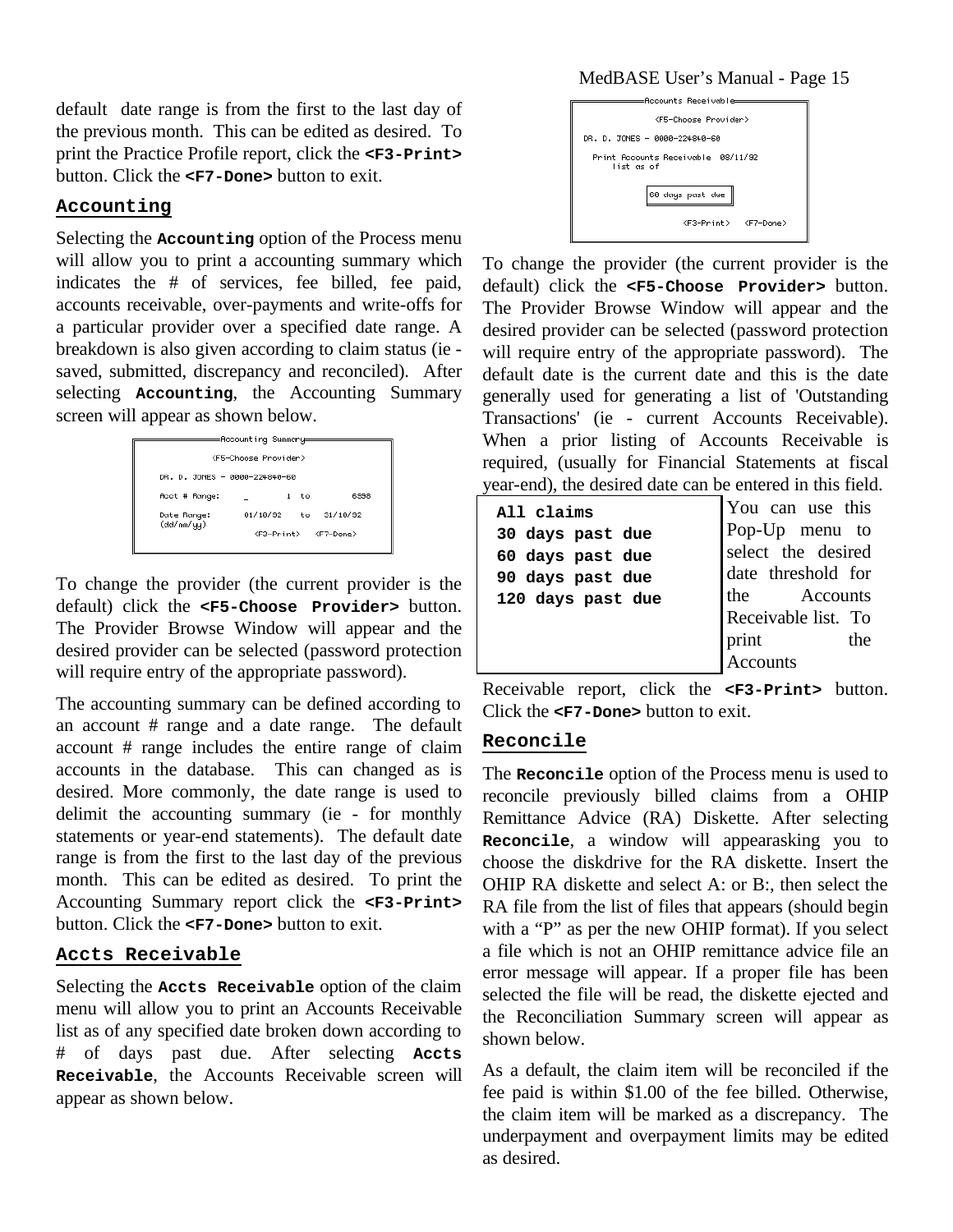

Click the **<Continue>** button to proceed with the reconciliation. The Reconciliation Summary screen will show the progress of the reconciliation both in the form of a status bar and in the table, indicating the total # of records, # reconciled, # of discrepancies, # previously processed and # not found (ie - on the RA diskette but not in the database). When the reconciliation is completed a prompt will appear asking whether you wish to print the Reconciliation Summary reports.

These reports include:

(1) Reconciliation Totals and List of Discrepancies.

 (2) Summary of Claim Items 'Not Found' (if applicable).

 (3) Message from the Ministry of Health (if present on RA diskette).

Click **<Yes>** or **<No>** as desired. Click **<Done>** to exit the Reconciliation Summary.

#### **Discrepancy**

Selecting the **Discrepancy** option of the Process menu will bring up the Discrepancy Summary screen which allows you to print a discrepancy report or process the claim discrepancies for a given provider over a specified date range.

|                                 | —Discrepancy Summary—               |                     |
|---------------------------------|-------------------------------------|---------------------|
|                                 |                                     |                     |
|                                 | <f5-choose provider=""></f5-choose> |                     |
| DR. J. ALLISON – 0000–100008–13 |                                     |                     |
| Date Range:<br>(dd/mm/qq)       | 01/01/92 to                         | 10/11/92            |
| <f3-print></f3-print>           | KF9-Process>                        | <f7-done></f7-done> |

To change the provider (the current provider is the default) click the **<F5-Choose Provider>** button. The Provider Browse Window will appear and the desired provider can be selected (password protection will require entry of the appropriate password). The default date range is from the first day of the current year to the current date. This can be edited as desired. To print a Discrepancy report, click the **<F3-Print>** button. To process the claim discrepancies, click the **<F9-Process>** button. Click the **<F7-Done>** button to exit.

If you click the **<F9-Process>** button, the Claim Browse Window will appear, displaying only the discrepant claims for the selected provider If there are no discrepant claims an alert message will indicate this. Selecting the desired claim and closing the window brings up the Discrepancy Audit screen as illustrated at the top of the next column. An explanatory code is displayed at the bottom of the Discrepancy Audit screen giving the reason for the discrepancy. Clicking the **<F5-Choose>** button brings up the Claim Browse Window again, allowing you to select another discrepant claim.



If you wish to reconcile the discrepant claim and accept the amount shown under fee paid, click the **<F6-Accept>** button. However, if you wish to edit the fee paid (ie - after receiving additional fees following submission of a Remittance Enquiry to OHIP), click the **<F9-Adjust>** button. This will modify the Discrepancy Audit screen as shown below, allowing you to edit the fee paid field. After entering the new fee paid, click the **<F6-Accept>** button on this modified screen to return to the original Discrepancy Audit screen. Clicking **<F8-Cancel>** returns you to the original Discrepancy Audit screen without changing the fee paid.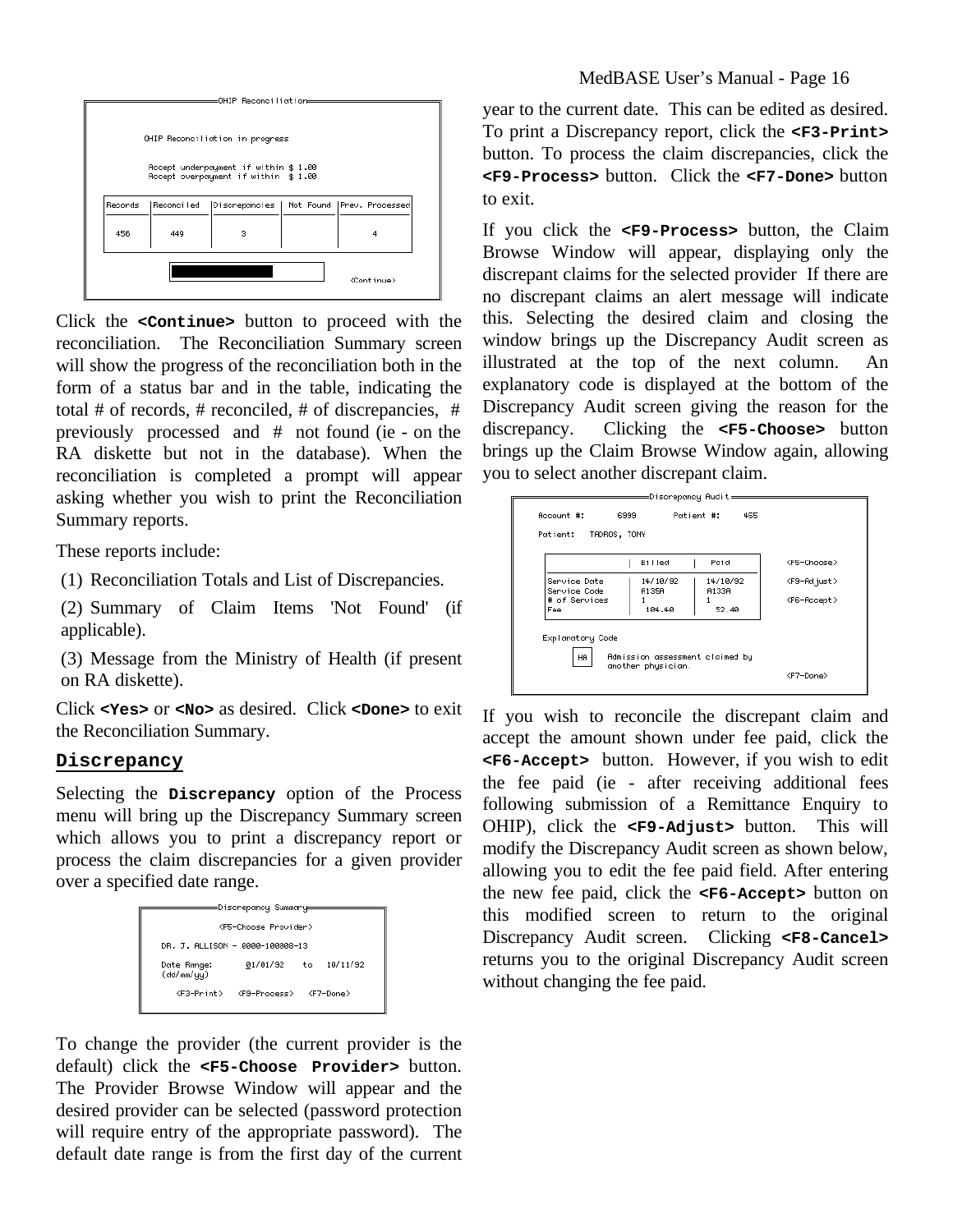| Recount #:<br>Patient #:<br>6999<br>455<br>TADROS, TONY<br>Patient:                                                  |
|----------------------------------------------------------------------------------------------------------------------|
|                                                                                                                      |
|                                                                                                                      |
| Billed<br>Paid                                                                                                       |
| 14/10/92<br>14/10/92<br>Service Date<br>A135A<br>A1338<br>Service Code<br># of Services<br>104.40<br>$-52.40$<br>Fee |

Click **<F6-Accept>** on the original Discrepancy Audit screen to reconcile the changes. To exit the original Discrepancy Audit screen click the **<F7-Done>** button.

#### **Adjust**

Selecting the **Adjust** option of the Process menu allows you to enter or change the fee paid or modify the status (ie - Saved, Submitted, Discrepancy, or Reconciled) or billing type (ie - OHIP, Reciprocal, WCB or Direct) of any claim under the current provider. This is generally used for manual reconciliation (ie - for directly billed claims) or for resubmission of rejected machine-readable claims (by changing the status back to Saved from Submitted and correcting the error, the claim account will be automatically included in the billing submission).

After selecting Adjust, the Claim Adjust screen will appear as shown below. Unlike the Claim Select screen, this screen allows you to access all claims for the active provider (ie - unsubmitted, submitted, discrepant and reconciled claims).

| Search List by:       | — Clαim Adjust——          |
|-----------------------|---------------------------|
| 'Surname, First Name' | All Claims:               |
| 0B.                   | HA_                       |
| 'Account #'           | Awaiting search criteria. |
|                       | <f8-cancel></f8-cancel>   |

As with Claim Select, typing in either: (a) the patient's **surname, first name** or any portion thereof, or (b) the claim **Account #**, will bring up the the Claim Browse Window if more than 1 claim matches the search criteria or the Adjust Claim… screen if only 1 claim matches the criteria. The Adjust Claim screen is shown below.

MedBASE User's Manual - Page 17

| Rocount #:<br>Patient: |    | 6999<br>455 |                      | MR. TONY TADROS |                 |        |                         |
|------------------------|----|-------------|----------------------|-----------------|-----------------|--------|-------------------------|
| Bill<br>Code           | #  | Unit<br>Fee | Fee<br><b>Billed</b> | Fee<br>Paid     | Service<br>Date | Status | Submitted               |
| A135A                  | 1  | 104.40      | 104.40               |                 | 14/11/92        | Submi  |                         |
| <b>A001A</b>           | 1. | 16.10       | 16.10                |                 | 14/11/92        | Submi  | OHIP                    |
| G313A                  |    | 8.80        | 8.80                 |                 | 15/11/92        | Submi  |                         |
| Z437A                  | 1  | 60.20       | 60.20                |                 | 16/11/92        | Submi  |                         |
| J001A                  | 1  | 19.30       | 19.30                |                 | 17/11/92        | Submi  | <f5-choose></f5-choose> |
|                        |    |             |                      |                 |                 |        | <f7-done></f7-done>     |

Enter or change the fee paid as necessary for the appropriate claim items.

| Saved       |                                                                |
|-------------|----------------------------------------------------------------|
| Submitted   | You can use this Pop-Up<br>menu to change the claim            |
| Discrepancy |                                                                |
| Reconciled  | status for all of the items in<br>the claim. If discrepancy is |
|             | chosen, a warning message                                      |

will appear, asking if you wish to change the status of all claim items to "Discrepancy".

| OHIP       | You can    |
|------------|------------|
| Reciprocal | menu to    |
| WCB        | type for a |
| Direct     | claim.     |

use this Pop-Up change the billing Il of the items in the

Clicking the **<F5-Choose>** button will bring up the Claim Browse Window allowing you to select another claim for adjustment. Click the **<F7-Done>** button to exit.

#### **Preferences**

Selecting the **Preferences** option of the Process menu will bring up the Set Preferences Screen as illustrated below.

|                   | ———— Set Preferences=                         |                                                 |                     |
|-------------------|-----------------------------------------------|-------------------------------------------------|---------------------|
|                   | <f5-choose provider=""></f5-choose>           |                                                 |                     |
|                   | DR. J. ALLISON - 0000-100008-13               |                                                 |                     |
| Patient<br>Screen | City<br>Province ONTARIO<br>Area Code         | <b>TORONTO</b><br>416                           |                     |
|                   | Patient Sex                                   | Male                                            |                     |
| Claim<br>Screen   | Hospital # 1302                               |                                                 |                     |
|                   |                                               | $\left(\bullet\right)$ Inpatient ( ) Outpatient |                     |
|                   | [ ] Automatic Date Entry<br>Default Date: / / |                                                 | <f7-done></f7-done> |
|                   |                                               |                                                 |                     |

Preferences can be used to set default values that are automatically entered for the specific fields shown on the screen, when a new patient entry or new claim entry is created. These default values are providerspecific and the values used depend on the provider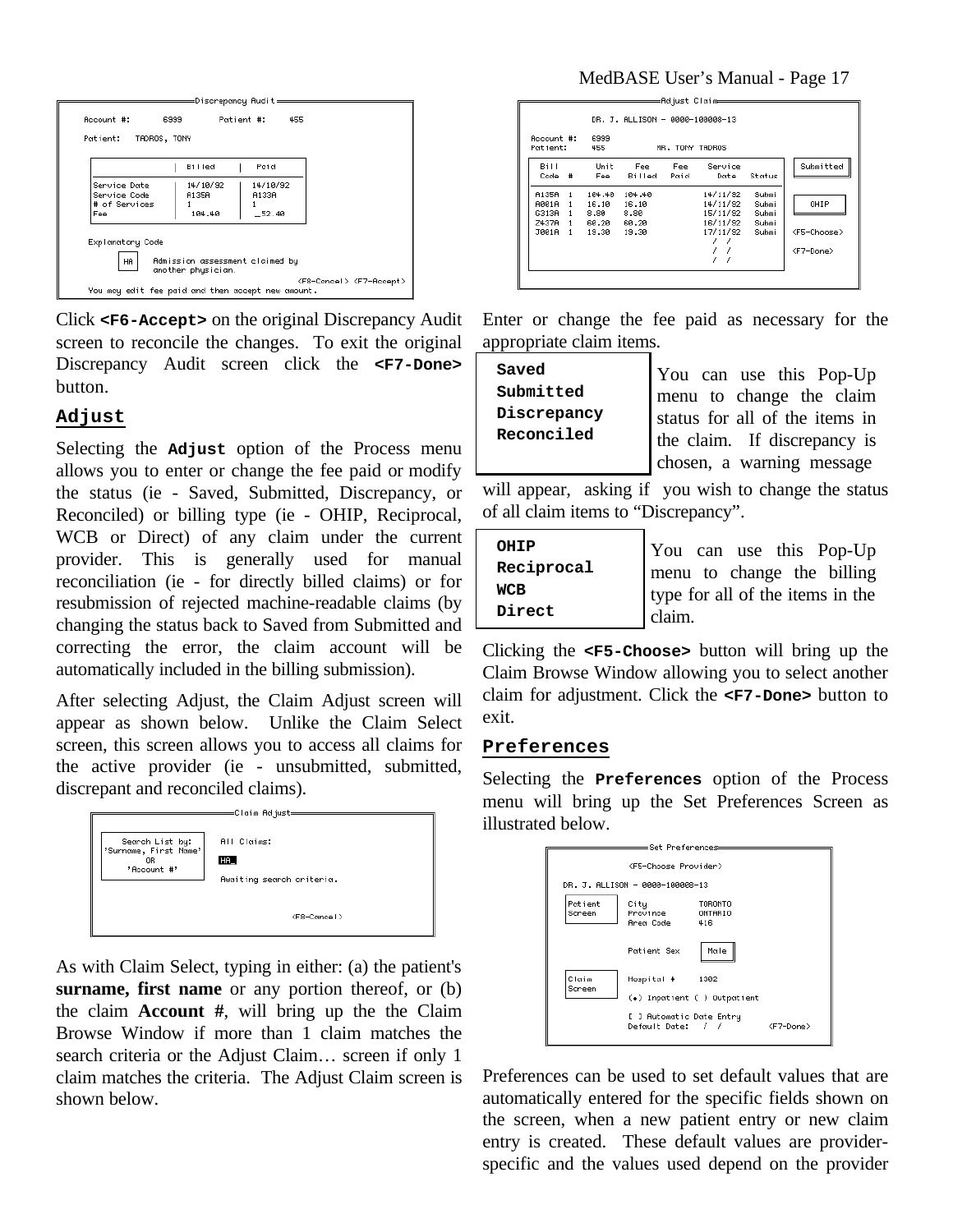that is active when a new patient or claim entry is created. Editing these default values will affect only new records. Previously entered information will not be affected.

The check box entitled 'Automatic Date Entry' affects manual versus automatic entry of the service date when entering claims. If a value is entered for Default Date, then this date will be used for the service date on new claims. This is useful for billing a batch of claims where the services were rendered on the same day. For further details regarding automatic date entry, see Service Date in the Select… section of the Patient Claim menu on Page 11.

To change the default values for another provider, click the **<F5-Choose Provider>** button. The Provider Browse Window will appear and the desired provider can be selected (password protection will require entry of the appropriate password).

Click the **<F7-Done>** button to exit.

## **Help**

Pressing the **<F1-Help>** button brings up the on-line Help Screen as shown at the top of Page 17. The online Help contains essentially the same information that is outlined in the MedBASE 3.0 Manual and is similarly organized according to menu items. To select a topic, click on the desired topic and then click on the <**Help>** button at the bottom. The **<Next>** and <Previous> buttons bring the next and previous topics respectively. Click in the close box in the top left hand corner to exit or by pressing **<F7>**.

| Help                                                                                                               |  |
|--------------------------------------------------------------------------------------------------------------------|--|
|                                                                                                                    |  |
| <<< Introduction >>><br>Starting the Program<br>Provider Menu: Choose<br>Provider Menu: Edit<br>Provider Menu: New |  |
| Patient Menu: Select<br>Patient Menu: New                                                                          |  |
| < Help >                                                                                                           |  |

# **Quit Menu:**

The Quit menu contains one option… **Quit** This allows you to quit the program.



*For technical advice and support, call MedBASE Software Inc. at:*

```
Phone / FAX - 416-778-5852
Cellular Line - 416-417-2743
```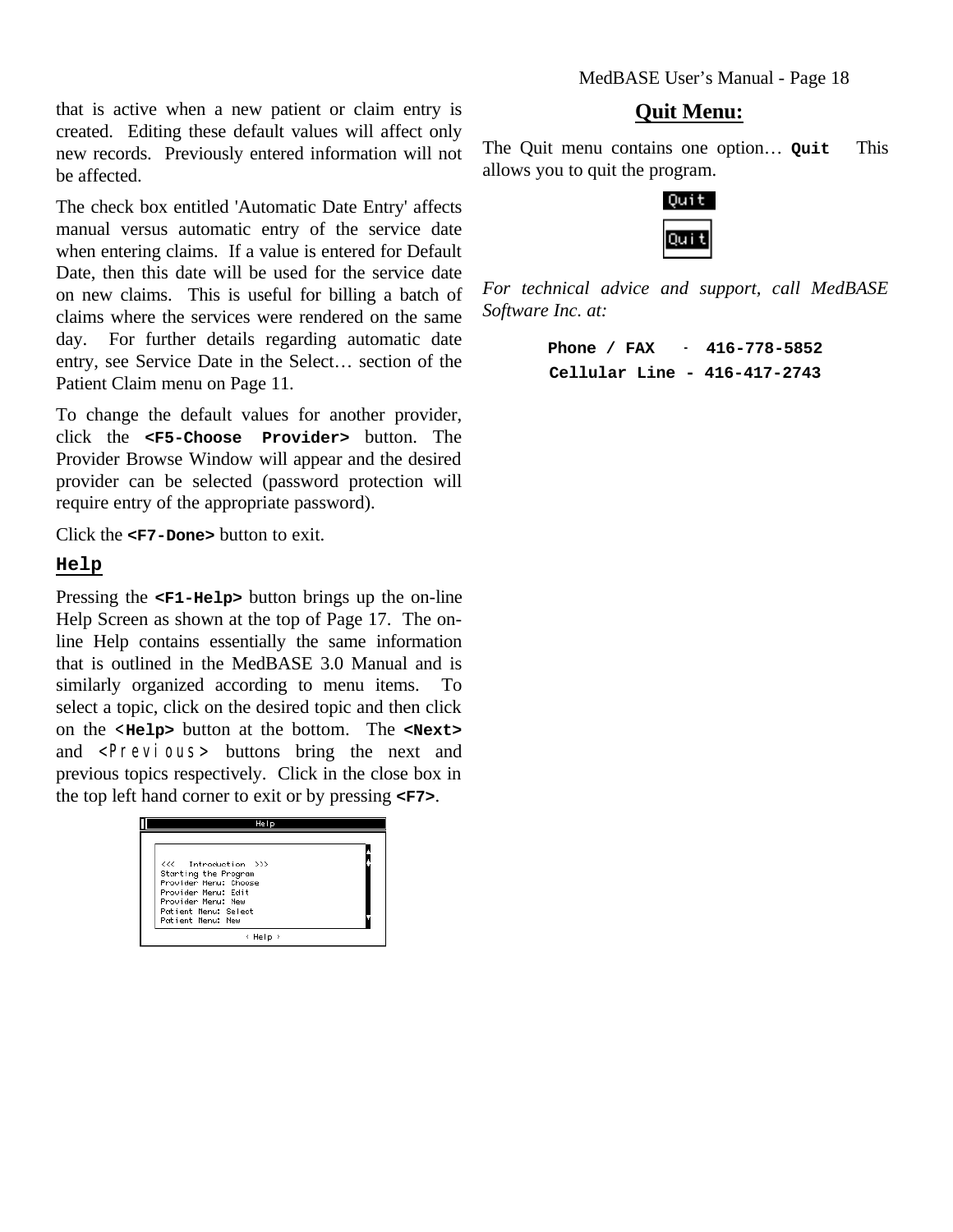#### **MedBASE LICENSE AGREEMENT**

MedBASE Software Inc. will assume that in purchasing this software package, you have agreed to be bound by the terms of this license agreement. If you do not accept the terms of this license agreement, you may return the package to MedBASE Software Inc. within 30 days of purchase for a full refund.

MedBASE Software Inc. grants to you and you accept a Software License to use the program and documentation delivered with this Software License Agreement.

MedBASE Software, Inc. retains the copyright protection of the program and documentation. Under copyright laws, you agree not to transfer the program and documentation in any form to any party without prior written consent of MedBASE Software, Inc. Further, you agree that copies of the program shall be made only for backup and archival purposes. These archival copies must be retained in your possession.

Except, as provided in this Agreement, you may not transfer, sub-license, lease or rent, time-share or lend the program and documentation, your copies of such ot any of your rights under this License Agreement except by prior written consent from MedBASE Software, Inc.

You may not alter, decompile, reverse engineer, disassemble, reverse translate, or in any other way derive any source code from this program. You may not remove or obscure MedBASE Software, Inc.'s copyright notices in either hardcopy or machine-readable portions of the program and documentation.

MedBASE Software Inc. shall not be liable for any tort, indirect, special or consequential damages such as loss of profits or loss of goodwill that may result from improper use of this software. The liabilities of MedBASE Software Inc. shall be limited to a refund of the productÕs price.

The program supplied by MedBASE Software Inc. may be installed and used on only one computer terminal.

MedBASE Software Inc. agrees to provide "Ongoing Support" in the form of telephone assistance, on-site technical maintenance as required, as well as updates to the program and documentation. An annual fee will be charged for this Ongoing Support, as agreed upon at purchase. Default of payment of annual support fee will result in suspension of all Ongoing Support.

This is the only agreement between you and MedBASE Software, Inc. It cannot and shall not be modified unless in writing and signed both by you and an authorized officer of MedBASE Software, Inc. You agree to be bound by this mutual agreement between you and MedBASE Software, Inc.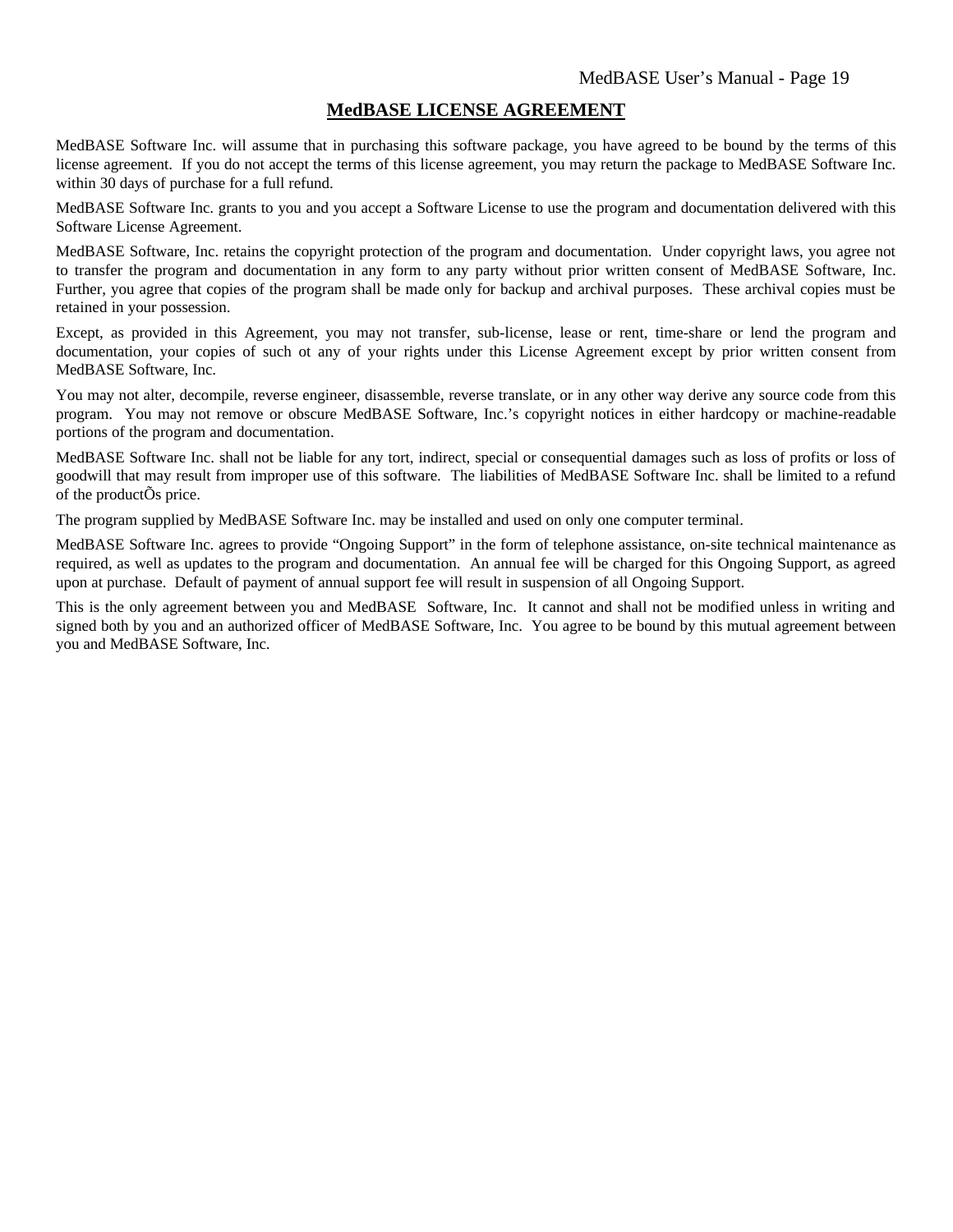# **Index:**

| Accounts Receivable report 14, 15<br>Accounts Receivable screen14, 15<br>Accts Receivable Menu Option 14<br>Analyzing patterns of practice 13, 14<br>Choose Menu Option (Provider) 2 |  |
|--------------------------------------------------------------------------------------------------------------------------------------------------------------------------------------|--|
|                                                                                                                                                                                      |  |
|                                                                                                                                                                                      |  |
|                                                                                                                                                                                      |  |
|                                                                                                                                                                                      |  |
|                                                                                                                                                                                      |  |
|                                                                                                                                                                                      |  |
|                                                                                                                                                                                      |  |
|                                                                                                                                                                                      |  |
|                                                                                                                                                                                      |  |
|                                                                                                                                                                                      |  |
|                                                                                                                                                                                      |  |
|                                                                                                                                                                                      |  |
|                                                                                                                                                                                      |  |
|                                                                                                                                                                                      |  |
|                                                                                                                                                                                      |  |
|                                                                                                                                                                                      |  |
|                                                                                                                                                                                      |  |
|                                                                                                                                                                                      |  |
|                                                                                                                                                                                      |  |
|                                                                                                                                                                                      |  |
|                                                                                                                                                                                      |  |
|                                                                                                                                                                                      |  |
|                                                                                                                                                                                      |  |
|                                                                                                                                                                                      |  |
|                                                                                                                                                                                      |  |
|                                                                                                                                                                                      |  |
|                                                                                                                                                                                      |  |
|                                                                                                                                                                                      |  |
|                                                                                                                                                                                      |  |
|                                                                                                                                                                                      |  |
|                                                                                                                                                                                      |  |
|                                                                                                                                                                                      |  |
|                                                                                                                                                                                      |  |
|                                                                                                                                                                                      |  |
|                                                                                                                                                                                      |  |
|                                                                                                                                                                                      |  |
|                                                                                                                                                                                      |  |
|                                                                                                                                                                                      |  |
|                                                                                                                                                                                      |  |
|                                                                                                                                                                                      |  |
|                                                                                                                                                                                      |  |
|                                                                                                                                                                                      |  |

| Diagnosis Code Browse Window  10       |
|----------------------------------------|
| Direct claim billing11, 12, 15, 16     |
| Direct billing Statement of Account 11 |
|                                        |
|                                        |
|                                        |
|                                        |
|                                        |
|                                        |
|                                        |
|                                        |
|                                        |
| Edit Service Code Fees screen  12      |
|                                        |
|                                        |
|                                        |
|                                        |
|                                        |
|                                        |
|                                        |
|                                        |
|                                        |
|                                        |
|                                        |
|                                        |
| Health Number 3, 4, 7, 10, 13          |
|                                        |
|                                        |
|                                        |
|                                        |
|                                        |
|                                        |
|                                        |
| Inpatient / Outpatient field  10, 16   |
|                                        |
|                                        |
| Labels Menu Option (Physician) 8, 9    |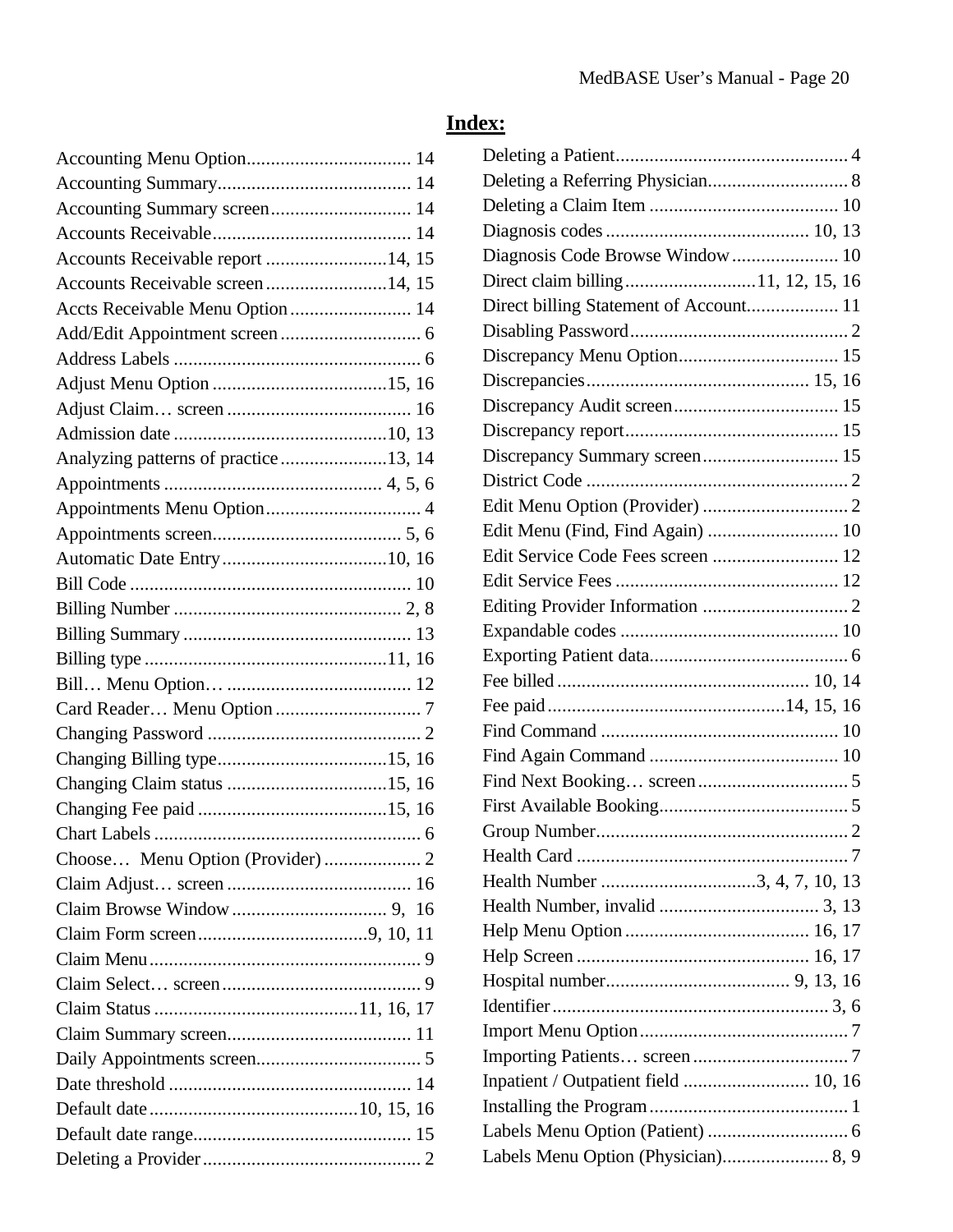| List of Discrepancies (Reconciliation report) 15 |
|--------------------------------------------------|
| Machine-readable input12, 13                     |
|                                                  |
|                                                  |
|                                                  |
| MedBASE Submit directory 13, 14                  |
| Message from the Ministry of Health  15          |
|                                                  |
|                                                  |
|                                                  |
|                                                  |
| New Menu Option (Referring Physician) 8          |
| New Menu Option (Claim) 11                       |
|                                                  |
|                                                  |
|                                                  |
|                                                  |
|                                                  |
|                                                  |
|                                                  |
|                                                  |
|                                                  |
| OHIP Submission file - duplicate 13              |
|                                                  |
|                                                  |
|                                                  |
|                                                  |
| Password Protection  1,2,10,12,13,14,15,16       |
|                                                  |
|                                                  |
|                                                  |
|                                                  |
|                                                  |
|                                                  |
|                                                  |
| Patient Search screen3, 4, 5, 6, 10, 11          |
|                                                  |
|                                                  |
|                                                  |

| Preferences Menu Option 17                     |  |
|------------------------------------------------|--|
|                                                |  |
| PrintDirect Menu Sub-Option  11                |  |
|                                                |  |
|                                                |  |
|                                                |  |
|                                                |  |
| Provider Browse Window 1,2,9,10,12,13,14,15,16 |  |
|                                                |  |
|                                                |  |
|                                                |  |
| RA (Remittance Advice) file  14                |  |
|                                                |  |
|                                                |  |
|                                                |  |
|                                                |  |
|                                                |  |
|                                                |  |
|                                                |  |
|                                                |  |
|                                                |  |
| Referring Physician Browse Window  8           |  |
| Referring Physician Information screen  8      |  |
|                                                |  |
|                                                |  |
|                                                |  |
|                                                |  |
|                                                |  |
| Select Menu Option (Referring Physician) 7     |  |
|                                                |  |
|                                                |  |
| Service Code Browse Window 12                  |  |
|                                                |  |
| Service Code screen for Direct Billing 12      |  |
| Service Codes Menu Option 12                   |  |
|                                                |  |
|                                                |  |
| Setting default values 4, 10, 11, 16           |  |
|                                                |  |
|                                                |  |
| Status bar (Current Provider) 2, 10, 12        |  |
|                                                |  |